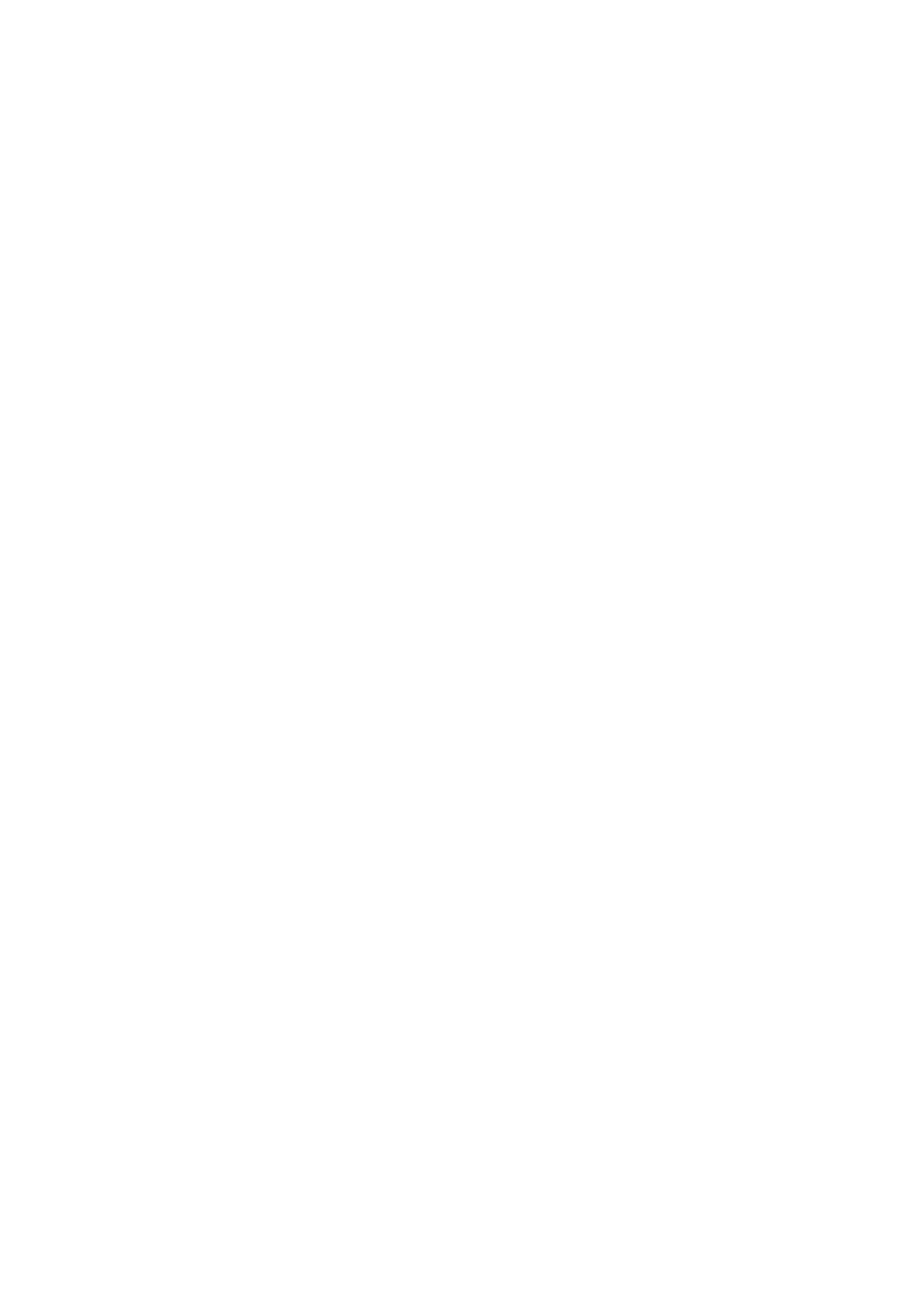

Alma Media Corporation Stock Exchange Release October 29, 2008 at 9:00am (EET)

## ALMA MEDIA CORPORATION'S INTERIM REPORT FOR JANUARY-SEPTEMBER 2008: Net sales increased, investments in online business and slower advertising sales weighed on result

#### **July–September 2008 in brief:**

- Net sales MEUR 81.4 (Q3/2007: MEUR 77.5)
- Operating profit MEUR 12.2 (13.4)
- Operating profit 15.0% (17.3%) of net sales
- Operating profit for the comparison period includes a one-time capital gain of MEUR 0.7
- Profit before taxes MEUR 12.1 (13.9)
- Earnings per share EUR 0.11 (0.14)
- Outlook for the remainder of the year unchanged

#### **Kai Telanne, President and CEO:**

Alma Media's business developed as expected during the third quarter, despite growing uncertainty in the national economy and the media market. The Group net sales increased 5% over the same period last year, but the operating profit fell behind. The result was affected by factors such as continuing investments in online businesses and slowing advertising sales.

Advertising sales for the Group's newspapers continued to grow in the third quarter. Of the largest newspapers, I am satisfied with Iltalehti's performance in particular: it succeeded both in growing its advertising sales significantly and improving its market share in a very competitive environment. Advertising sales for Lapin Kansa also developed favourably. Aamulehti's advertising sales remained at the previous year's level.

Kauppalehti enjoyed a strong quarter with positive development in advertising sales, online business and profitability. In the third quarter, Kauppalehti also reached new circulation and visitor records.

The growth of Marketplaces' net sales slowed down due to the softened recruitment market. The general economic uncertainty has caused companies to postpone their recruitment decisions, which has slowed the growth of Monster.fi sales. Our investment in the Mikko.fi business in Finland and the City24 home sales services in Eastern Europe decreased the operating profit of Marketplaces. The investments will continue to affect the profitability of the Marketplaces segment in the fourth quarter. As the markets for home sales, car sales and recruitment are becoming quieter in Finland as well as in other countries, the growth of Marketplaces will probably slow down and its profitability decline.

Advertising sales for our newspapers in the fourth quarter are supported by local election advertisement as well as new retail store openings.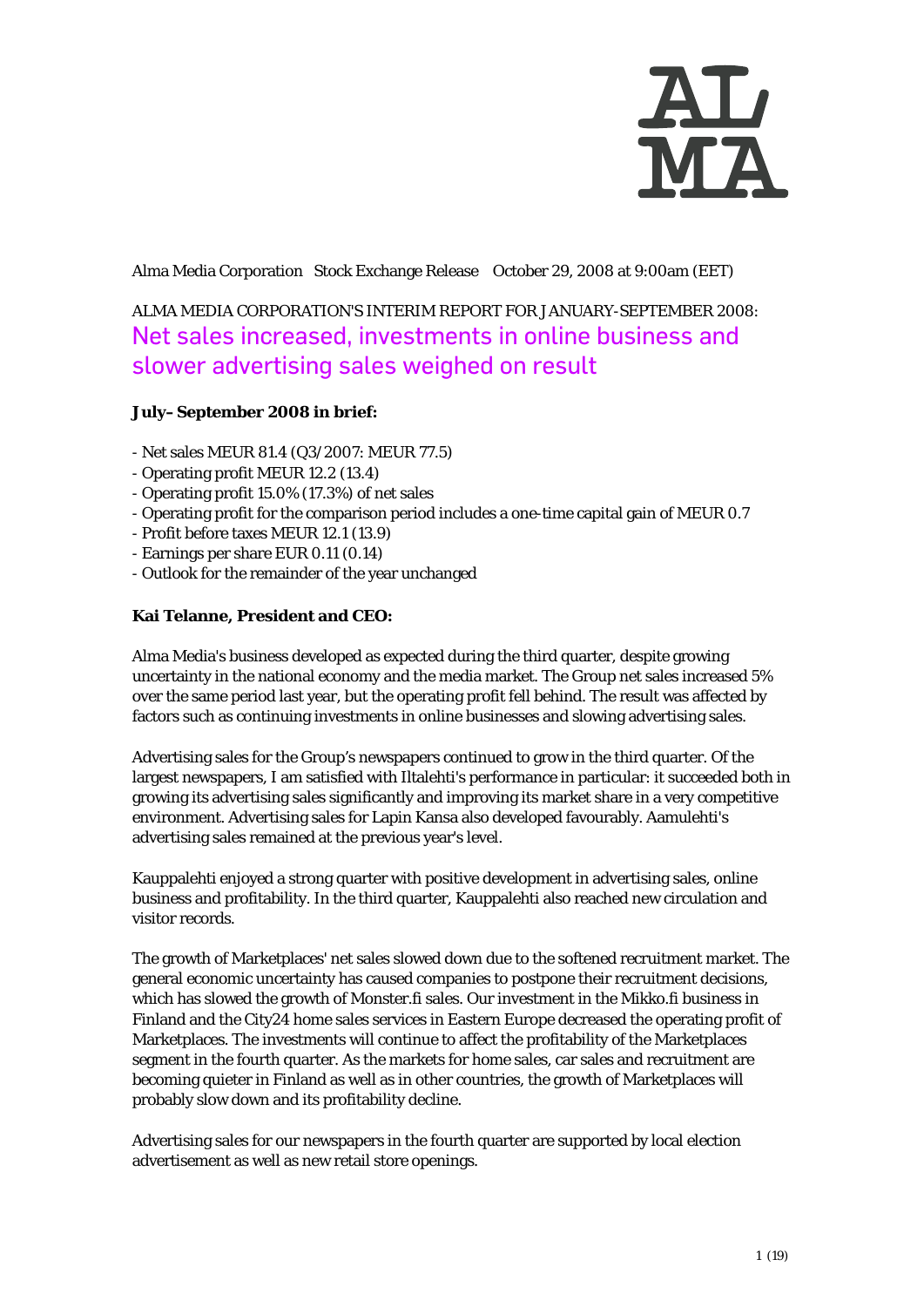

Forecasting the advertising sales development in the fourth quarter has become more difficult due to slowing economic growth and the financial markets turmoil.

#### **More information:**

Kai Telanne, President and CEO, telephone +358 10 665 3500 Tuomas Itkonen, CFO, telephone +358 10 665 2244

DISTRIBUTION: Nasdaq OMX Helsinki Principal media

# Alma Media Corporation's Interim Report January 1-September 30, 2008

Comparisons in accordance with the International Financial Reporting Standards (IFRS) are made with the corresponding period in 2007, unless otherwise stated. The figures in this interim report are unaudited. The figures in the tables are independently rounded.

#### **Changes in Group structure compared to 2007**

On February 20, 2008 Alma Media purchased the entire stock of Jadecon Oy. The company's business includes Telkku.com, an online TV listing service, and is reported under the Newspapers segment as part of Iltalehti.

On September 1, 2008 Suomen Paikallissanomat Oy acquired the business of Rannikkoseudun Sanomat, the publisher of the Rannikkoseutu newspaper.

#### **Group net sales and result January-September 2008**

The Group's net sales from January to September 2008 totalled MEUR 254.7 (243.4). The net sales for the comparison period included the advertising for the Finnish parliamentary elections in March 2007 in the amount of MEUR 1.5. Net sales of the Newspapers segment were MEUR 175.6 (171.4), of the Kauppalehti Group MEUR 54.5 (51.0) and of the Marketplaces segment MEUR 26.9 (22.9).

The operating profit of the Alma Media Group in January–September was MEUR 38.8 (43.8). The operating profit of the review period includes a one-time capital gain of MEUR 0.6 from the sale of a property. The operating profit for the comparison period includes a one-time capital gain or MEUR 2.6.

The operating profit for the review period, excluding one-time items, was MEUR 38.2 (41.2).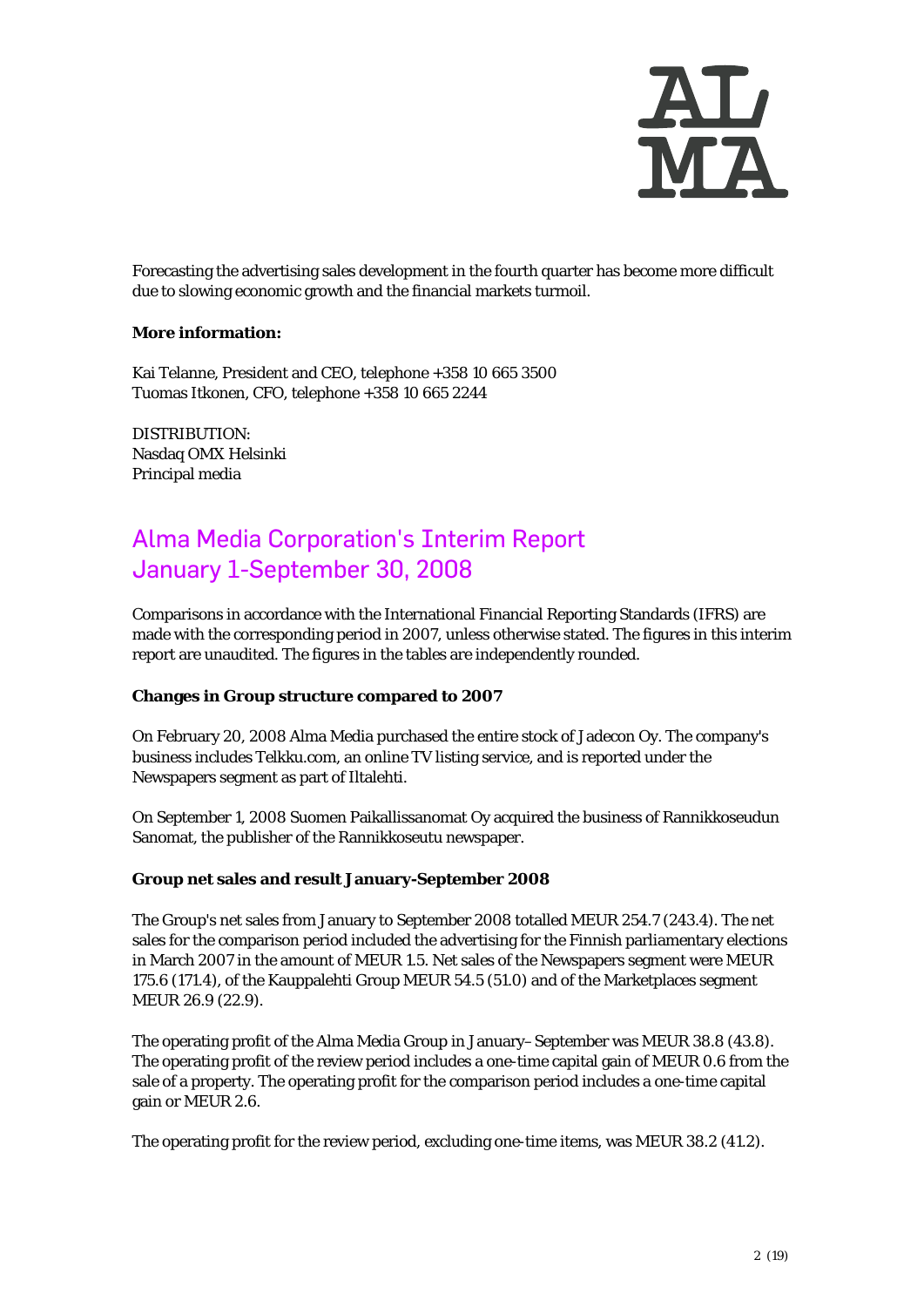

#### **Group net sales and result July–September 2008**

During the review period, Alma Media's net sales increased by 5.0% over the corresponding period in the previous year, totalling MEUR 81.4 (77.5).

The Group's operating profit was MEUR 12.2 (13.4), which is 15.0% (17.3%) of net sales. The comparison period includes a one-time capital gain of MEUR 0.7.

#### **Outlook for 2008**

Alma Media expects its net sales to grow from the previous year. The comparable operating profit for the whole year is expected to be at the same level as in 2007.

#### **Market conditions**

According to estimates available at the time of writing the report, the gross national product of Alma Media's main market, Finland, is expected to grow on average 2.5% in 2008. Finland's economic growth is slowing down rapidly.

In its latest Economic Survey (September 2008), the Ministry of Finance expects inflation to gradually slow down next year and the purchasing power of households to increase by 3.5% in 2009. The continuing weakness of the international economy, however, increases the vulnerability of the Finnish economy.

In January–September, advertising expenditure in newspapers decreased by 0.6%. During the same period, online advertising increased by 27.5%. In January–September, the circulation market for afternoon papers diminished by 6.6%.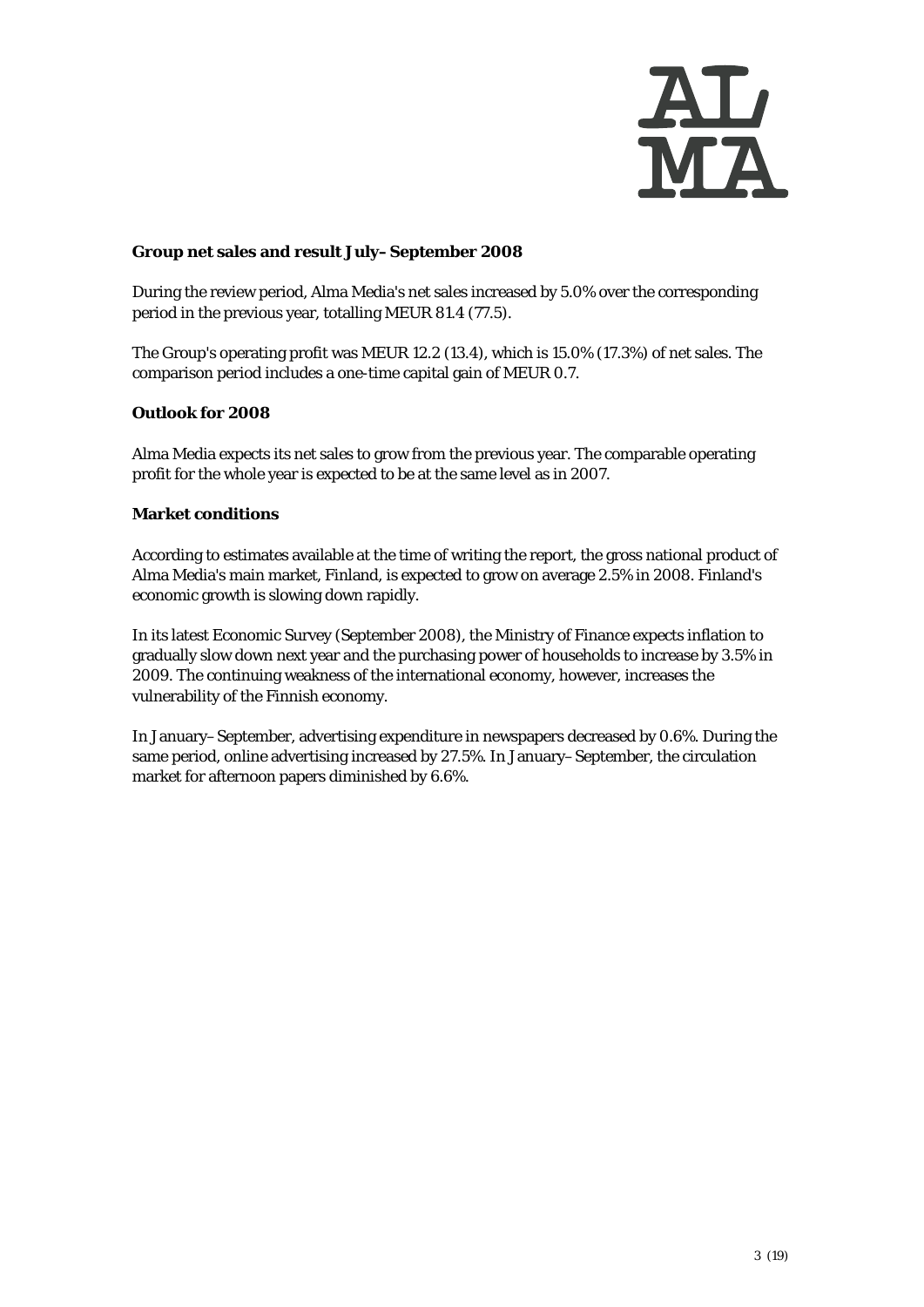

### **Key figures**

|                                               | 2008           | 2007           | 2008    | 2007    | 2007    |
|-----------------------------------------------|----------------|----------------|---------|---------|---------|
| <b>MEUR</b>                                   | Q <sub>3</sub> | Q <sub>3</sub> | $Q1-Q3$ | $Q1-Q3$ | $Q1-Q4$ |
| Net sales                                     | 81.4           | 77.5           | 254.7   | 243.4   | 328.9   |
| <b>Operating profit</b>                       | 12.2           | 13.4           | 38.8    | 43.8    | 64.4    |
| % of net sales                                | 15.0           | 17.3           | 15.3    | 18.0    | 19.6    |
| Net financial expenses                        | 0.2            | 0.1            | $-0.1$  | 0.0     | $-0.1$  |
| Net financial expenses, % of net sales        | 0.2            | 0.1            | $-0.0$  | 0.0     | 0.0     |
| Share of associated companies' results        | 0.0            | 0.6            | 1.8     | 2.1     | 3.5     |
| <b>Balance sheet total</b>                    | 166.5          | 192.5          | 166.5   | 192.5   | 181.3   |
| Gross capital expenditure                     | 1.5            | 2.9            | 11.6    | 8.3     | 12.1    |
| Gross capital expenditure, % of net sales 1.8 |                | 3.8            | 4.6     | 3.4     | 3.7     |
| <b>Equity ratio</b>                           | 54.2           | 58.1           | 54.2    | 58.1    | 69.8    |
| Gearing, %                                    | 24.6           | 0.8            | 24.6    | 0.8     | $-15.2$ |
| Interest-bearing net debt                     | 19.8           | 0.8            | 19.8    | 0.8     | $-17.9$ |
| <b>Interest-bearing liabilities</b>           | 25.3           | 21.6           | 25.3    | 21.6    | 6.8     |
| Non-interest-bearing liabilities              | 60.8           | 69.4           | 60.8    | 69.4    | 56.2    |
| Average no. of personnel,                     |                |                |         |         |         |
| calculated as full-time                       |                |                |         |         |         |
| employees, excl. delivery staff               | 2,039          | 2,027          | 1,988   | 1,994   | 1,971   |
| Average no. of delivery staff                 | 1,045          | 1,041          | 987     | 980     | 962     |
| Earnings/share, EUR                           |                |                |         |         |         |
| (basic)                                       | 0.11           | 0.14           | 0.40    | 0.46    | 0.68    |
| Earnings/share, EUR                           |                |                |         |         |         |
| (diluted)                                     | 0.11           | 0.14           | 0.39    | 0.46    | 0.68    |
| Cash flow from operating activities, EUR 0.08 |                | 0.09           | 0.51    | 0.61    | 0.70    |
| Shareholders' equity/share, EUR               | 1.07           | 1.35           | 1.07    | 1.35    | 1.58    |
| Market capitalization                         | 604.4          | 877.7          | 604.4   | 877.4   | 870.7   |
| Average no. of shares (1,000 shares)          |                |                |         |         |         |
| - basic                                       | 74,613         | 74,613         | 74,613  | 74,613  | 74,613  |
| - diluted                                     | 74,769         | 74,783         | 74,789  | 74,757  | 74,773  |
| No. of shares at end of period                |                |                |         |         |         |
| $(1,000 \text{ shares})$                      | 74,613         | 74,613         | 74,613  | 74,613  | 74,613  |
|                                               |                |                |         |         |         |
|                                               |                |                |         |         |         |
|                                               | 2008           | 2007           | 2008    | 2007    | 2007    |
| NET SALES BY SEGMENT, MEUR                    | Q <sub>3</sub> | Q <sub>3</sub> | $Q1-Q3$ | $Q1-Q3$ | $Q1-Q4$ |
| <b>Newspapers</b>                             | 57.1           | 55.0           | 175.6   | 171.4   | 230.6   |
| Kauppalehti Group                             | 16.5           | 15.5           | 54.5    | 51.0    | 70.1    |
| <b>Marketplaces</b>                           | 8.4            | 7.6            | 26.9    | 22.9    | 30.9    |
| Other operations and eliminations             | $-0.6$         | $-0.6$         | $-2.3$  | $-1.9$  | $-2.7$  |
| Total                                         | 81.4           | 77.5           | 254.7   | 243.4   | 328.9   |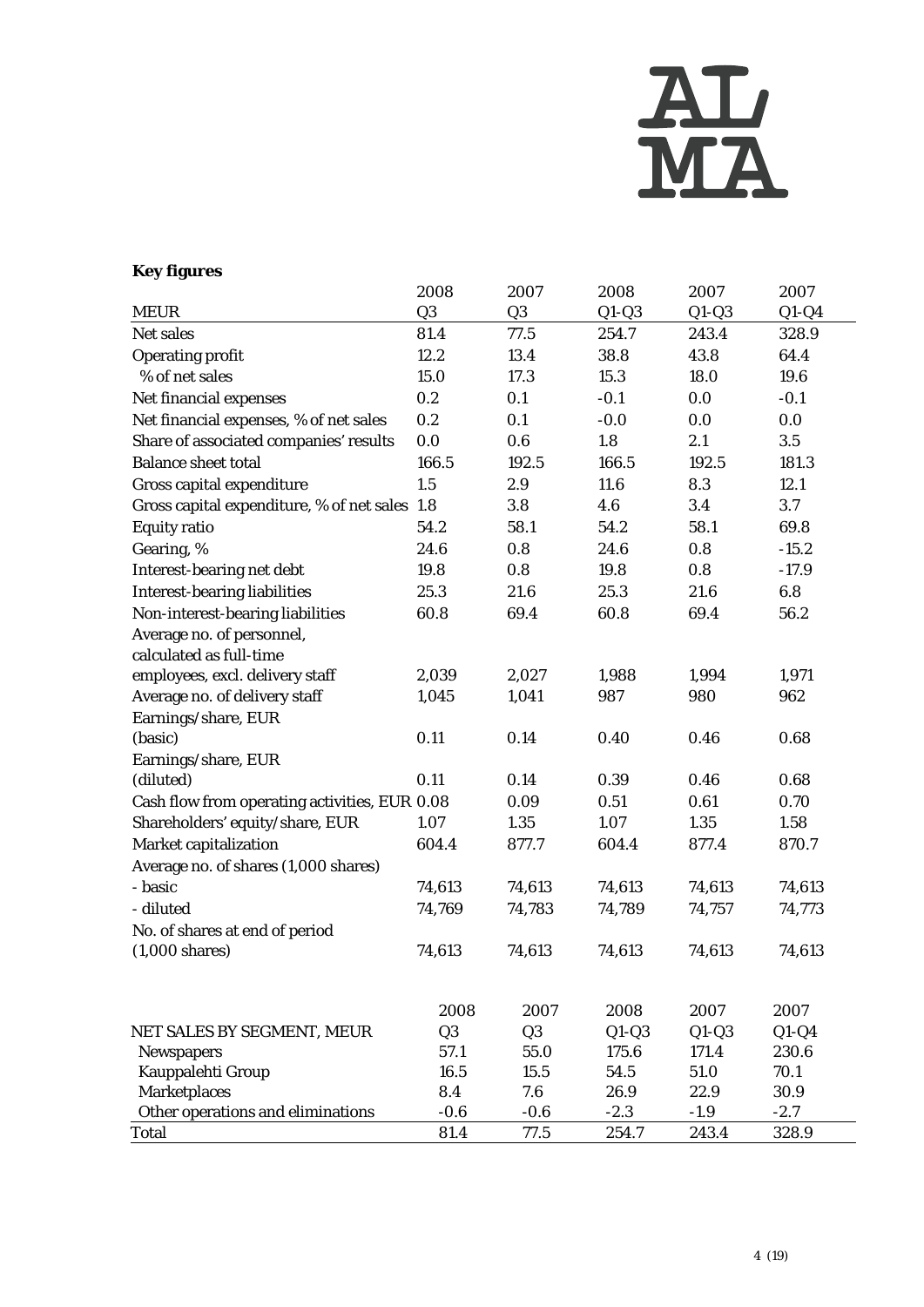

| OPERATING PROFIT/LOSS BY SEGMENT, 2008 |        | 2007 | 2008    | 2007    | 2007    |
|----------------------------------------|--------|------|---------|---------|---------|
| <b>MEUR</b>                            | Q3     | Q3   | $Q1-Q3$ | $Q1-Q3$ | $Q1-Q4$ |
| <b>Newspapers</b>                      | 10.0   | 10.4 | 31.0    | 33.4    | 42.8    |
| Kauppalehti Group                      | 2.5    | 1.5  | 7.6     | 5.4     | 7.6     |
| <b>Marketplaces</b>                    | 1.0    | 1.3  | 3.0     | 4.1     | 5.3     |
| Other operations and eliminations      | $-1.3$ | 0.2  | $-2.8$  | 0.9     | 8.7     |
| <b>Total</b>                           | 12.2   | 13.4 | 38.8    | 43.8    | 64.4    |

#### **Newspapers segment**

| Newspapers, key figures, MEUR   | 2008           | 2007           | 2008    | 2007    | 2007    |
|---------------------------------|----------------|----------------|---------|---------|---------|
|                                 | Q <sub>3</sub> | Q <sub>3</sub> | $Q1-Q3$ | $Q1-Q3$ | $Q1-Q4$ |
| Net sales                       | 57.1           | 55.0           | 175.6   | 171.4   | 230.6   |
| <b>Circulation sales</b>        | 28.3           | 27.2           | 81.5    | 80.0    | 106.9   |
| Media advertising sales         | 26.5           | 25.4           | 86.4    | 83.0    | 112.6   |
| <b>Printing sales</b>           | 0.9            | 1.1            | $3.2\,$ | 4.2     | 5.4     |
| Other sales                     | 1.4            | 1.3            | 4.5     | 4.1     | 5.7     |
| <b>Operating profit</b>         | 10.0           | 10.4           | 31.0    | 33.4    | 42.8    |
| Operating margin, %             | 17.4           | 18.9           | 17.7    | 19.5    | 18.5    |
| Gross capital expenditure       | 0.7            | 1.1            | 4.0     | 4.9     | 6.0     |
| Average no. of personnel,       |                |                |         |         |         |
| calculated as full-time         |                |                |         |         |         |
| employees, excl. delivery staff | 1,244          | 1,267          | 1,207   | 1,235   | 1,218   |
| Average no. of delivery staff   |                |                |         |         |         |
|                                 | 1,045          | 1,041          | 987     | 980     | 962     |

The Newspapers segment reports the publishing activities of 35 newspapers. The largest of these are Aamulehti and Iltalehti.

Net sales for the Newspapers segment grew 3.8% in July–September, totalling MEUR 57.1 (55.0). Iltalehti and Lapin Kansa increased their net sales most.

Newspaper circulation sales increased 3.8% in July–September. Most of Alma Media's newspapers increased their circulation sales. Iltalehti was successful in turning its circulation sales back into positive in a declining market with fierce competition. Iltalehti's market share in the third quarter was 43.1% (42.6%).

Advertising sales in the Newspapers segment grew by 4.4% in the third quarter. Iltalehti, Iltalehti.fi and Lapin Kansa increased their advertising sales strongly. In Aamulehti, September was a challenging time for advertising sales.

The operating profit of the Newspapers segment decreased by 4.0%, totalling MEUR 10.0 (10.4). The decrease was due to investments in the development of online services and the slowing down of Aamulehti's advertising sales.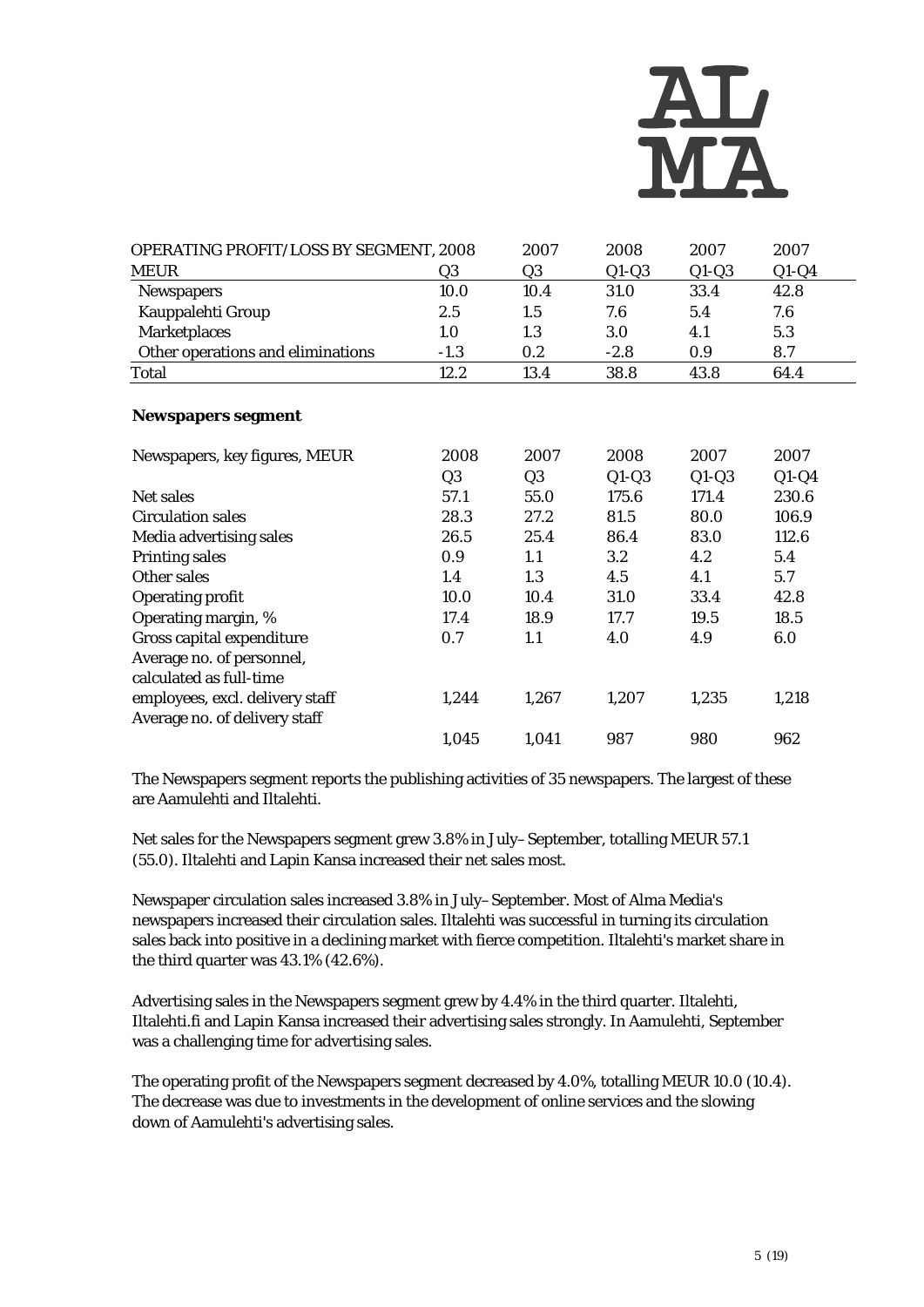

#### **Kauppalehti Group**

| Kauppalehti Group, key figures, MEUR | 2008           | 2007           | 2008    | 2007    | 2007    |
|--------------------------------------|----------------|----------------|---------|---------|---------|
|                                      | Q <sub>3</sub> | Q <sub>3</sub> | $Q1-Q3$ | $Q1-Q3$ | $Q1-Q4$ |
| Net sales                            | 16.5           | 15.5           | 54.5    | 51.0    | 70.1    |
| <b>Circulation sales</b>             | 5.9            | 6.0            | 18.3    | 18.1    | 24.4    |
| Media advertising sales              | 4.7            | 4.3            | 16.3    | 15.0    | 21.5    |
| Other sales                          | 5.9            | 5.2            | 19.8    | 17.9    | 24.3    |
| <b>Operating profit</b>              | 2.5            | 1.5            | 7.6     | 5.4     | 7.6     |
| Operating margin, %                  | 15.4           | 10.0           | 14.0    | 10.5    | 10.8    |
| Gross capital expenditure            | 0.3            | 0.3            | 1.1     | 0.7     | 1.1     |
| Average no. of personnel,            |                |                |         |         |         |
| calculated as full-time employees    | 503            | 536            | 500     | 537     | 527     |

The Kauppalehti Group specialises in the production of business and financial information. Its best known title is Finland's leading business media, Kauppalehti. The group also includes the contract publishing company Lehdentekijät, direct marketing company Kauppalehti 121 and the news agency Baltic News Service (BNS) operating in the Baltic countries.

The net sales of the Kauppalehti Group increased 6.4% in July–September, being MEUR 16.5 (15.5). The net sales of the comparison period include the net sales of the Presso magazine, discontinued at the end of 2007 (MEUR 0.4).

Kauppalehti's advertising sales increased by 12% and circulation sales by 10%. According to an extraordinary circulation audit in August, Kauppalehti's circulation reached an all-time high. The online service Kauppalehti.fi also broke visitor records. Kauppalehti Oy's drive was further enhanced by the increased net sales of ePortti, Kauppalehti.fi content sales and Balance Consulting.

The positive profitability development of the Kauppalehti Group continued in the third quarter. The group's operating profit increased by 64%, being MEUR 2.5 (1.5).

#### **Marketplaces**

| Marketplaces, key figures, MEUR                                | 2008<br>Q3 | 2007<br>Q <sub>3</sub> | 2008<br>$Q1-Q3$ | 2007<br>$Q1-Q3$ | 2007<br>$Q1-Q4$ |
|----------------------------------------------------------------|------------|------------------------|-----------------|-----------------|-----------------|
| Net sales                                                      | 8.4        | 7.6                    | 26.9            | 22.9            | 30.9            |
| <b>Operations in Finland</b>                                   | 6.9        | 6.2                    | 22.1            | 18.7            | 25.2            |
| <b>Operations outside Finland</b>                              | 1.5        | 1.4                    | 4.8             | 4.2             | 5.7             |
| <b>Operating profit</b>                                        | 1.0        | 1.3                    | 3.0             | 4.1             | 5.3             |
| Operating margin, %                                            | 11.6       | 16.7                   | 11.1            | 18.1            | 17.3            |
| Gross capital expenditure                                      | 0.4        | 0.9                    | 1.2             | 1.2             | 2.8             |
| Average no. of personnel,<br>calculated as full-time employees | 220        | 158                    | 210             | 155             | 158             |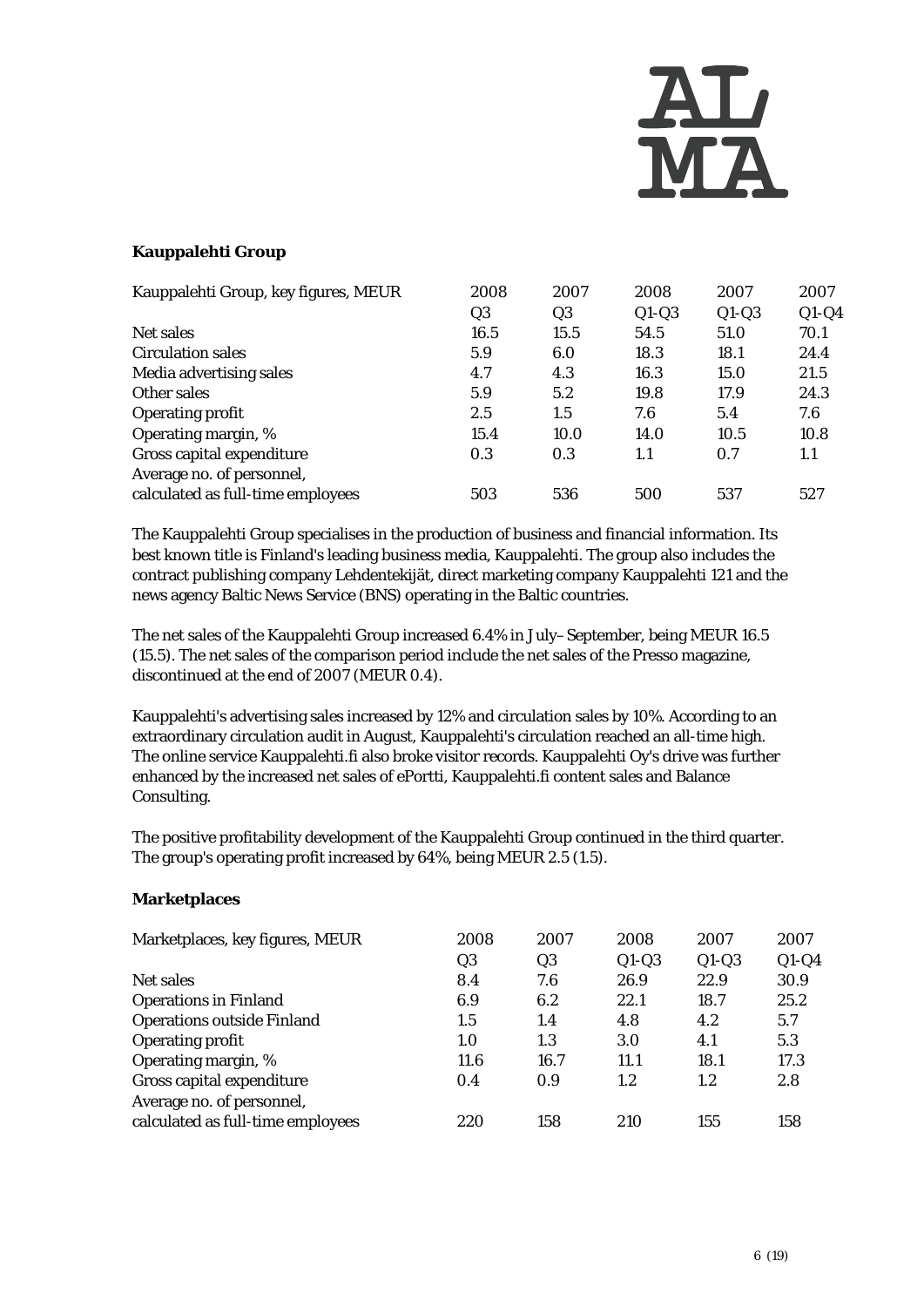

The Marketplaces segment reports Alma Media's classified services produced on the internet and supported by printed products. The services in Finland are Etuovi.com, Monster.fi, Autotalli.com, Mascus.fi, Mikko.fi and Vuokraovi.com. The services outside Finland are City24, Motors24, Mascus, Bovision and Objektvision.

The July–September net sales for Marketplaces were MEUR 8.4 (7.6). Net sales growth slowed down to 11.1%. The growth of Monster's sales in particular slowed down due to a significant decrease in the growth of the recruitment market. The decrease in the home sales market during the third quarter did not have a marked effect on the net sales development of the Etuovi.com online service.

The net sales of Marketplaces' international operations increased to MEUR 1.5 (1.4) despite the market conditions in the Baltic countries and Eastern Europe.

The operating profit of the Marketplaces segment decreased 23.1% from the corresponding period in the previous year, now being MEUR 1.0 (1.3). Investments in the Mikko.fi business in Finland and the City24 home sales services in Eastern Europe were the main contributors to the decrease in profitability.

| Share of associated companies' results,<br><b>MEUR</b> | 2008<br>Q3 | 2007<br>Q3 | 2008<br>$Q1-Q3$ | 2007<br>$Q1-Q3$ | 2007<br>$Q1-Q4$ |
|--------------------------------------------------------|------------|------------|-----------------|-----------------|-----------------|
| <b>Newspapers</b>                                      | 0,0        | 0,1        | 0,1             | 0,1             | 0,1             |
| Kauppalehti Group                                      |            |            |                 |                 |                 |
| Talentum Oyj                                           | $-0.3$     | 0,3        | 1,0             | 1,3             | 2,6             |
| <b>Marketplaces</b>                                    | 0,0        | 0,0        | 0,0             | 0.0             | 0,0             |
| Other operations                                       |            |            |                 |                 |                 |
| Acta Print Kivenlahti Oy                               | 0,0        | 0,0        | 0,0             | 0,1             | 0,1             |
| Other associated companies                             | 0,3        | 0,2        | 0,7             | 0,6             | 0,7             |
| <b>Total</b>                                           | 0,0        | 0.6        | 1,8             | 2,1             | 3,5             |

#### **Associated companies**

Alma Media Group holds a 29.9% stake in Talentum Oyj, which is reported under the Kauppalehti Group. The shares in the possession of Talentum itself are here included in the total number of shares. In the consolidated financial statements of Alma Media the Talentum shares held by Talentum itself are not included in the total number of shares. Alma Media's shareholding was stated as 30.3% in its consolidated financial statements of September 30, 2008.

Alma Media Group has a 36.0% stake in Acta Print Kivenlahti Oy, reported under Other operations.

#### **Balance sheet and financial position**

The Group's balance sheet totalled MEUR 166.5 (192.5) at the end of September. The equity ratio at the end of September was 54.2% (58.1%).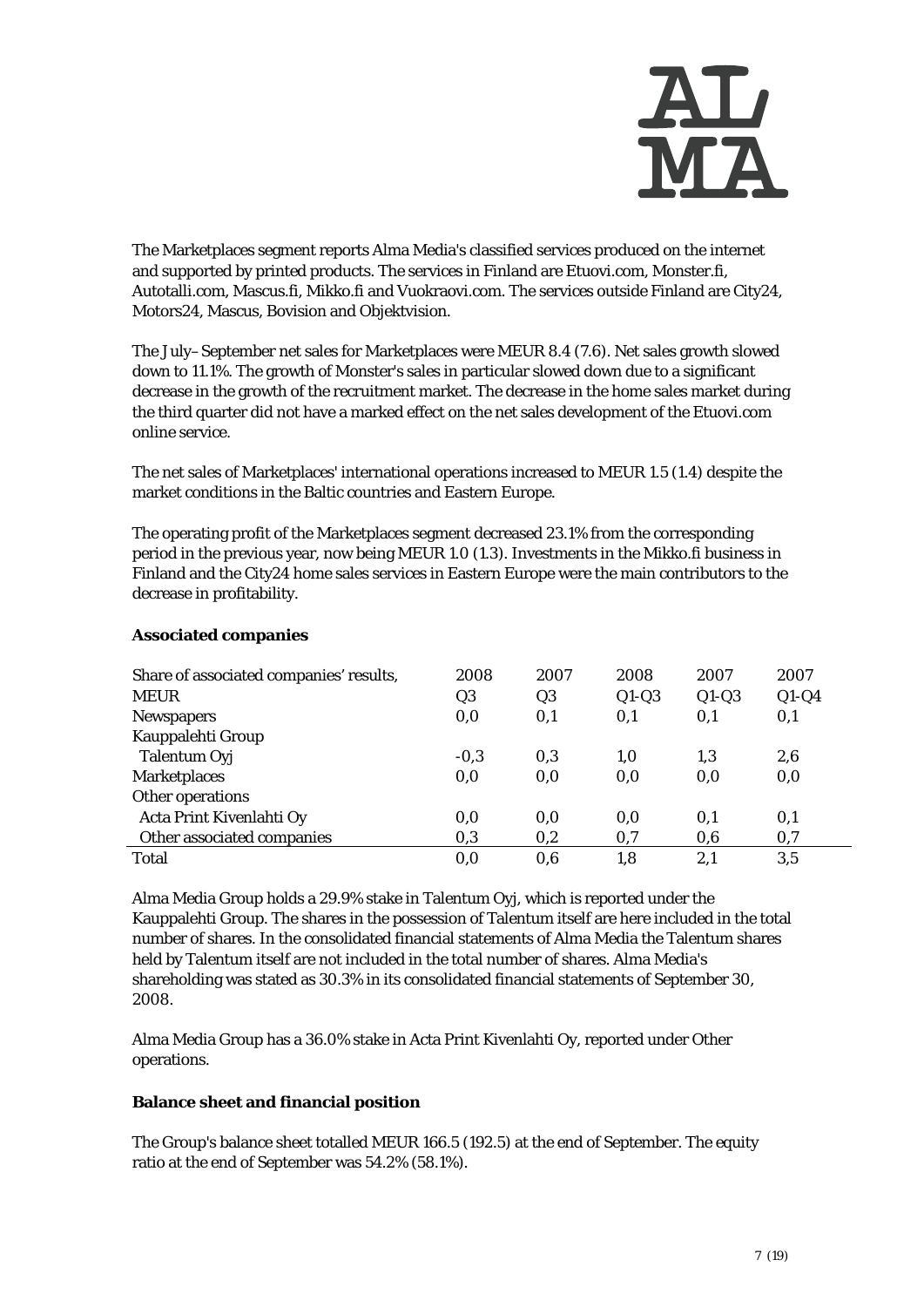

The ordinary Annual General Meeting of Alma Media Corporation on March 12, 2008 decided to distribute a dividend of EUR 0.90 per share. The record date was March 17, and the dividend payment date March 27. The company paid total dividends in the amount of MEUR 67.2 to its shareholders in March.

The Group currently has a MEUR 100 commercial paper programme in Finland. In March, the Group issued papers to a total amount of MEUR 35. On September 30, 2008, the unused portion of the programme was MEUR 81.0.

The Group's interest-bearing debt is denominated in euros and therefore does not require hedging against exchange rate differences. The most significant purchasing agreements based in foreign currencies are hedged.

The Group's cash flow decreased from the comparison period by MEUR 1.0, being MEUR 5.8. Cash flow before financing activities was MEUR 4.6 (6.6).

#### **Capital expenditure**

The Group's capital expenditure in July–September totalled MEUR 1.5 (2.9).

#### **Events after the review period**

With its decision of October 16, 2008, the District Court of Helsinki dismissed the claims against Alma Media's use of the Etuovi.com trademark. Among other things, the district court decision confirmed Alma Media's right to use the trademark "ETUOVI.COM" for online home and real estate business and a special newspaper focusing on real estate sales.

#### **Risks and risk management**

The most important strategic risks for Alma Media are a significant drop in the readership of its newspapers and a critical decline in retail advertising. The major operational risks are disturbances in information technology systems and telecommunication, and an interruption of printing operations.

Alma Media's risk management process identifies the risks, develops appropriate risk management methods and regularly reports on risk issues to the risk management organisation.

#### **Administration**

Mr Tuomas Itkonen has been appointed Chief Financial Officer of Alma Media Corporation and member of the Group Executive Team. He started in the position on October 1, 2008.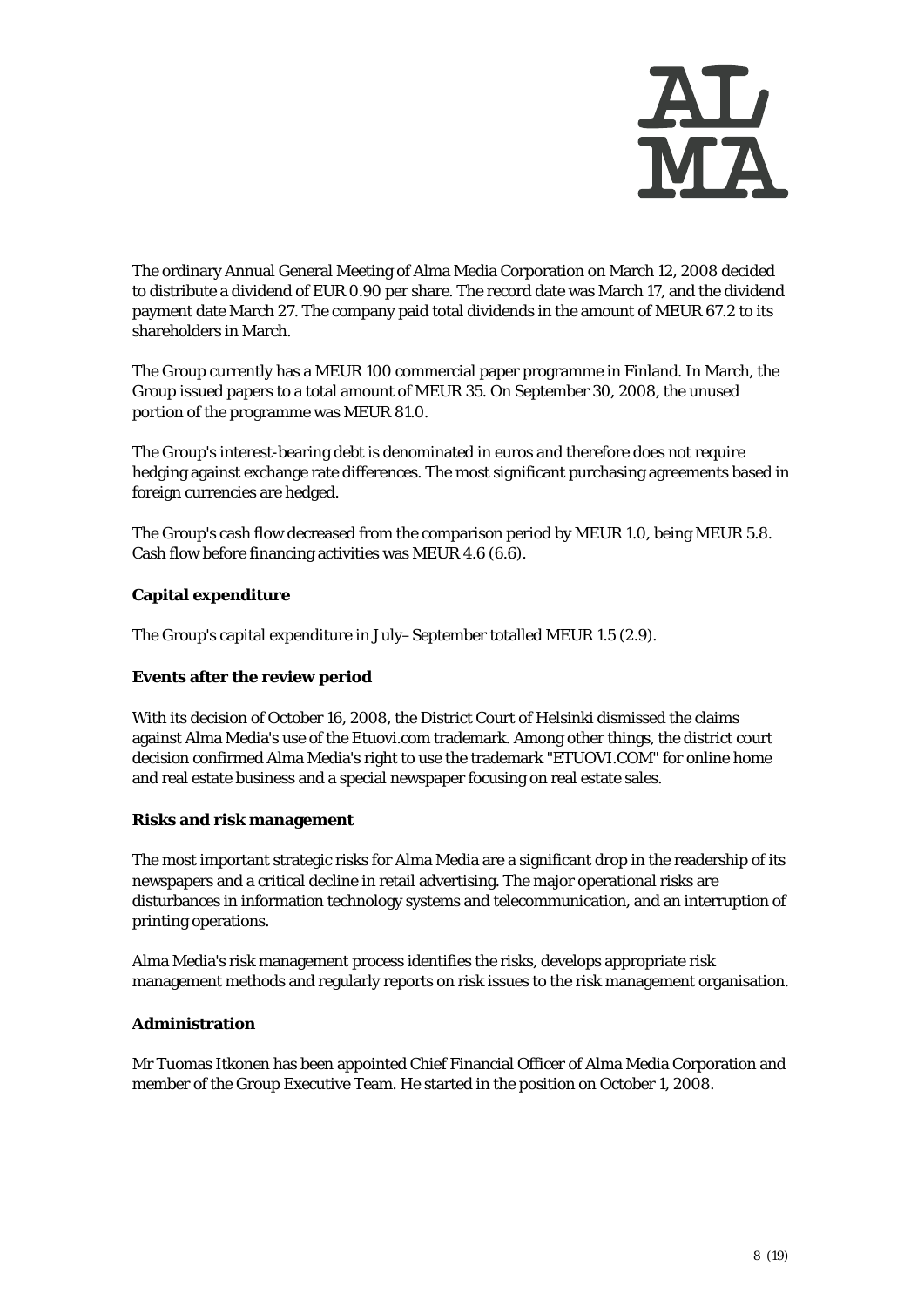

#### **The Alma Media share**

In July-September, altogether 5,994,670 Alma Media shares were traded at Nasdaq OMX Helsinki, which represented 8.0% of the total number of shares. The closing price of the Alma Media share at the end of the last trading day of the review period, September 30, 2008, was EUR 8.10. The lowest quotation during the third quarter was EUR 7.01 and the highest was EUR 9.20. Alma Media Corporation's market capitalisation at the end of the review period was MEUR 604.4.

The company does not own any of its own shares and it has no authorisation to purchase its own shares.

#### **Option rights**

The Annual General Meeting of March 8, 2006 approved a three-stage option programme (option rights 2006A, 2006B and 2006C), disapplying the pre-emptive subscription right of the shareholders. Under the programme, stock options may be granted to the managements of Alma Media Corporation and its subsidiaries as incentives for ensuring motivation and long-term commitment. Altogether 1,920,000 stock options may be granted in three lots of 640,000 each, and these may be exercised to subscribe to a maximum of 1,920,000 Alma Media shares.

A total of 515,000 2006A options have been issued to Group management. Altogether 75,000 of the 2006A options have been returned to the company due to the termination of employment contracts. After the returned options, Group management possesses a total of 440,000 2006A option rights. The option rights of the 2006A programme are traded at Nasdaq OMX Helsinki since April 10, 2008.

In 2007, the Board of Directors of Alma Media decided to issue 515,000 options under the 2006B programme to Group management.

In 2008, the Board of Directors of Alma Media decided to issue 520,000 options under the 2006C programme to Group management.

In 2007 and 2008, the Board of Directors decided to annul the 200,000 2006A option rights in the company's possession. In 2008, the Board of Directors decided to annul the 125,000 2006B option rights in the company's possession.

If all the subscription rights are exercised, this programme would dilute the holdings of the earlier shareholders by 2.1%.

The share subscription periods and prices are:

2006A: April 1, 2008-April 30, 2010, average trade-weighted price April 1-May 31, 2006 2006B: April 1, 2009-April 30, 2011, average trade-weighted price April 1-May 31, 2007 2006C: April 1, 2010-April 30, 2012, average trade-weighted price April 1-May 31, 2008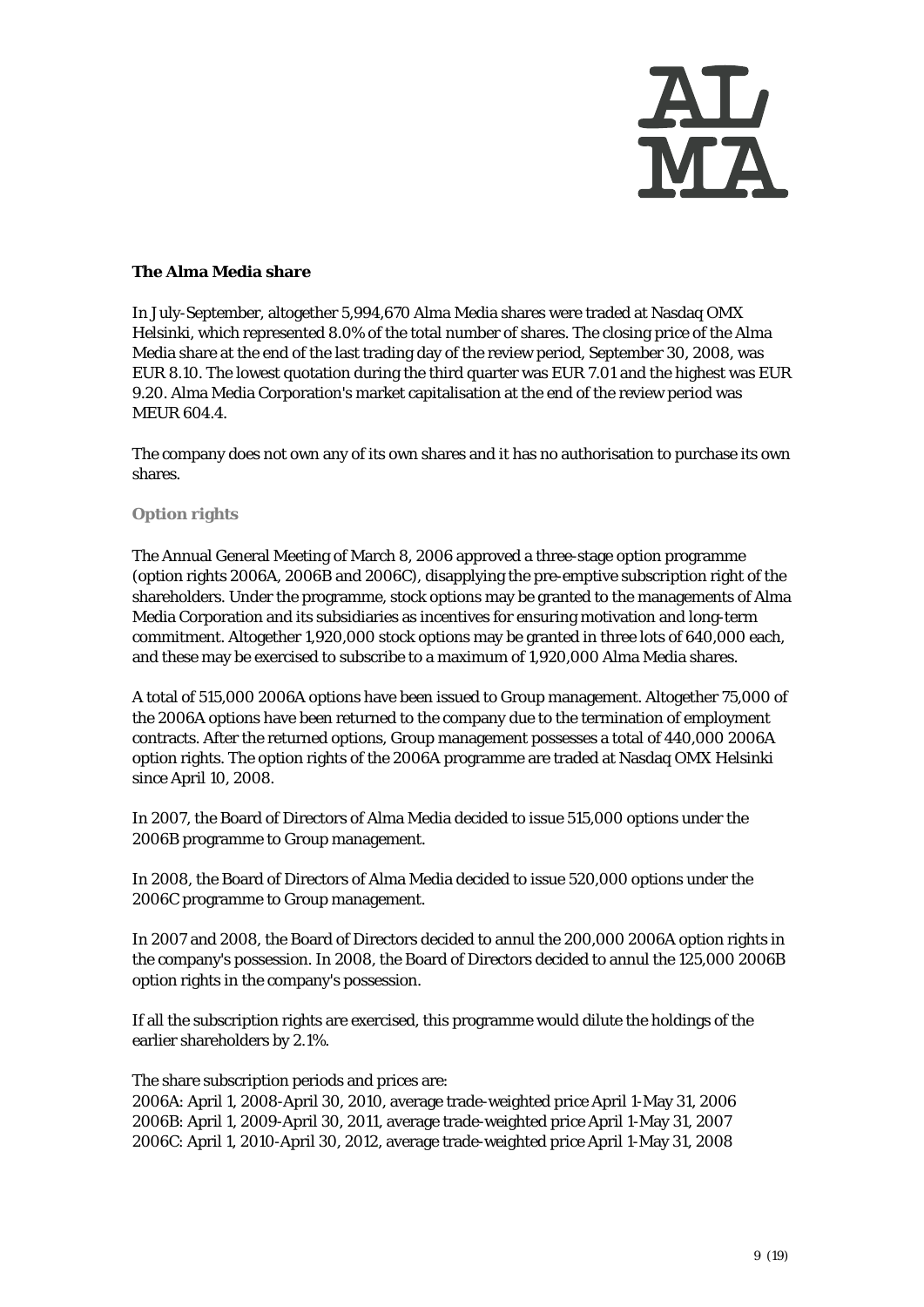

The subscription price of shares that may be subscribed under these stock option rights will be reduced by the amount of dividends and capital repayments decided after the start of the period determining the subscription price and before the subscription of shares, on the settlement date for each dividend payment or capital repayment. The share subscription price under the 2006A option was EUR 5.58 per share, the subscription price under the 2006B option was EUR 8.95 and the subscription price under the 2006C option was EUR 9.06, correspondingly.

The Board of Directors has no other current authorisations to raise convertible loans and/or to raise the share capital through a new issue.

**Market liquidity guarantee** 

Alma Media and eQ Bank have made a liquidity providing contract under which eQ Bank guarantees bid and ask prices for the shares with a maximum spread of 3% during 85% of the exchange's trading hours. The contract applies to a minimum lot of 2,000 shares.

**Flagging notices** 

In the third quarter, Alma Media did not receive any flagging notices.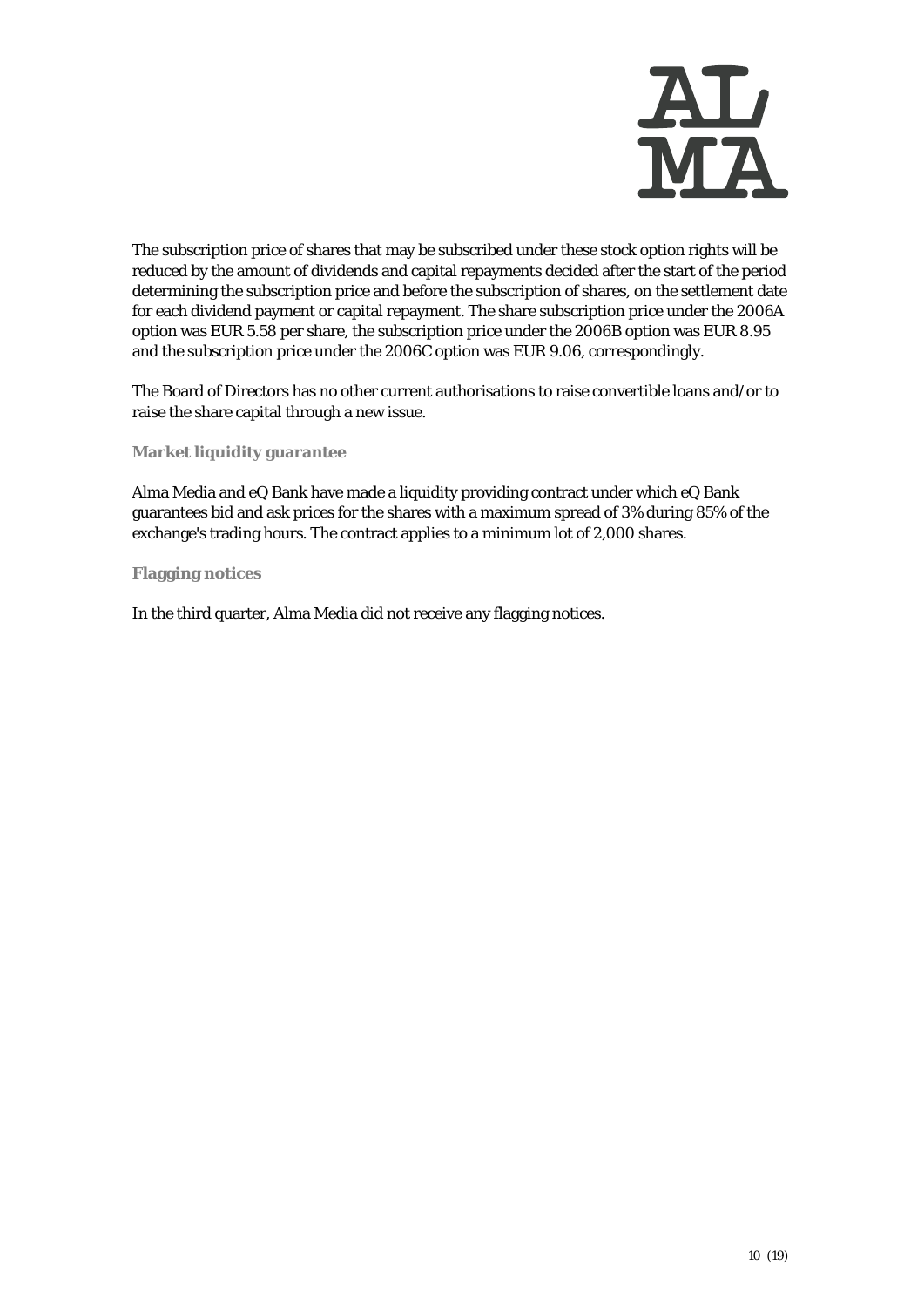

#### **SUMMARY OF AND NOTES TO THE FINANCIAL STATEMENTS**

|                                           | 2008             | 2007           | 2008                                | 2007    | 2007     |
|-------------------------------------------|------------------|----------------|-------------------------------------|---------|----------|
| <b>INCOME STATEMENT, MEUR</b>             | Q <sub>3</sub>   | Q <sub>3</sub> | $Q1-Q3$                             | $Q1-Q3$ | $Q1-Q4$  |
| <b>NET SALES</b>                          | 81.4             | 77.5           | 254.7                               | 243.4   | 328.9    |
| Other operating income                    | 0.1              | 1.3            | 0.8                                 | 4.0     | 13.0     |
| <b>Materials and services</b>             | $-25.0$          | $-24.6$        | $-76.5$                             | $-73.4$ | $-99.1$  |
| Costs arising from employment benefits    | $-27.5$          | $-25.3$        | $-87.0$                             | $-81.7$ | $-111.7$ |
| Depreciation and writedowns               | $-2.2$           | $-2.7$         | $-6.4$                              | $-7.5$  | $-9.8$   |
| <b>Operating expenses</b>                 | $-14.6$          | $-12.8$        | $-46.7$                             | $-41.0$ | $-56.8$  |
| <b>OPERATING PROFIT</b>                   | 12.2             | 13.4           | 38.8                                | 43.8    | 64.4     |
| <b>Financial income</b>                   | 0.2              | 0.3            | 1.0                                 | 1.0     | 1.2      |
| <b>Financial expenses</b>                 | $-0.3$           | $-0.3$         | $-0.9$                              | $-1.0$  | $-1.1$   |
| Share of associated companies' results    | 0.0              | 0.6            | 1.8                                 | 2.1     | $3.5\,$  |
| PROFIT BEFORE TAX                         | 12.1             | 13.9           | 40.7                                | 45.9    | 68.0     |
| Income tax                                | $-3.5$           | $-3.4$         | $-10.6$                             | $-11.3$ | $-16.8$  |
| PROFIT FOR THE PERIOD                     | 8.6              | 10.5           | 30.1                                | 34.6    | 51.2     |
|                                           |                  |                |                                     |         |          |
| Distribution:                             |                  |                |                                     |         |          |
| To the parent company shareholders        | 8.5              | 10.3           | 29.5                                | 34.1    | 50.5     |
| <b>Minority interest</b>                  | 0.2              | 0.1            | 0.6                                 | 0.5     | 0.6      |
|                                           |                  |                |                                     |         |          |
| Earnings/share, EUR                       | 0.11             | 0.14           | 0.40                                | 0.46    | 0.68     |
| Earnings/share (diluted), EUR             | 0.11             | 0.14           | 0.39                                | 0.46    | 0.68     |
|                                           |                  |                |                                     |         |          |
| <b>BALANCE SHEET,</b>                     |                  |                | 30 Sep 2008 30 Sep 2007 31 Dec 2007 |         |          |
| <b>MEUR</b>                               |                  |                |                                     |         |          |
| <b>ASSETS</b>                             |                  |                |                                     |         |          |
| <b>NON-CURRENT ASSETS</b>                 |                  |                |                                     |         |          |
| Goodwill                                  | 33.3             |                | 29.8                                | 29.7    |          |
| <b>Intangible assets</b>                  | 12.0             |                | 9.7                                 | 10.2    |          |
| <b>Tangible assets</b>                    | 36.2             |                | 50.4                                | 38.4    |          |
| Investments in associated companies       | 31.5             |                | 32.7                                | 34.1    |          |
| Other long-term investments               | 4.1              |                | 3.9                                 | 4.0     |          |
| Deferred tax assets                       | 1.0              |                | 3.7                                 | 1.0     |          |
| Other receivables                         | 0.1              |                | 0.2                                 | 0.0     |          |
| <b>CURRENT ASSETS</b>                     |                  |                |                                     |         |          |
| <b>Inventories</b>                        | 1.0              |                | 1.3                                 | 1.4     |          |
| Tax receivables                           | $1.6\phantom{0}$ |                | 0.0                                 | 0.0     |          |
| Accounts receivable and other receivables | 32.7             |                | 32.6                                | 29.9    |          |
| Other short-term investments              | 2.7              |                | 2.6                                 | 3.0     |          |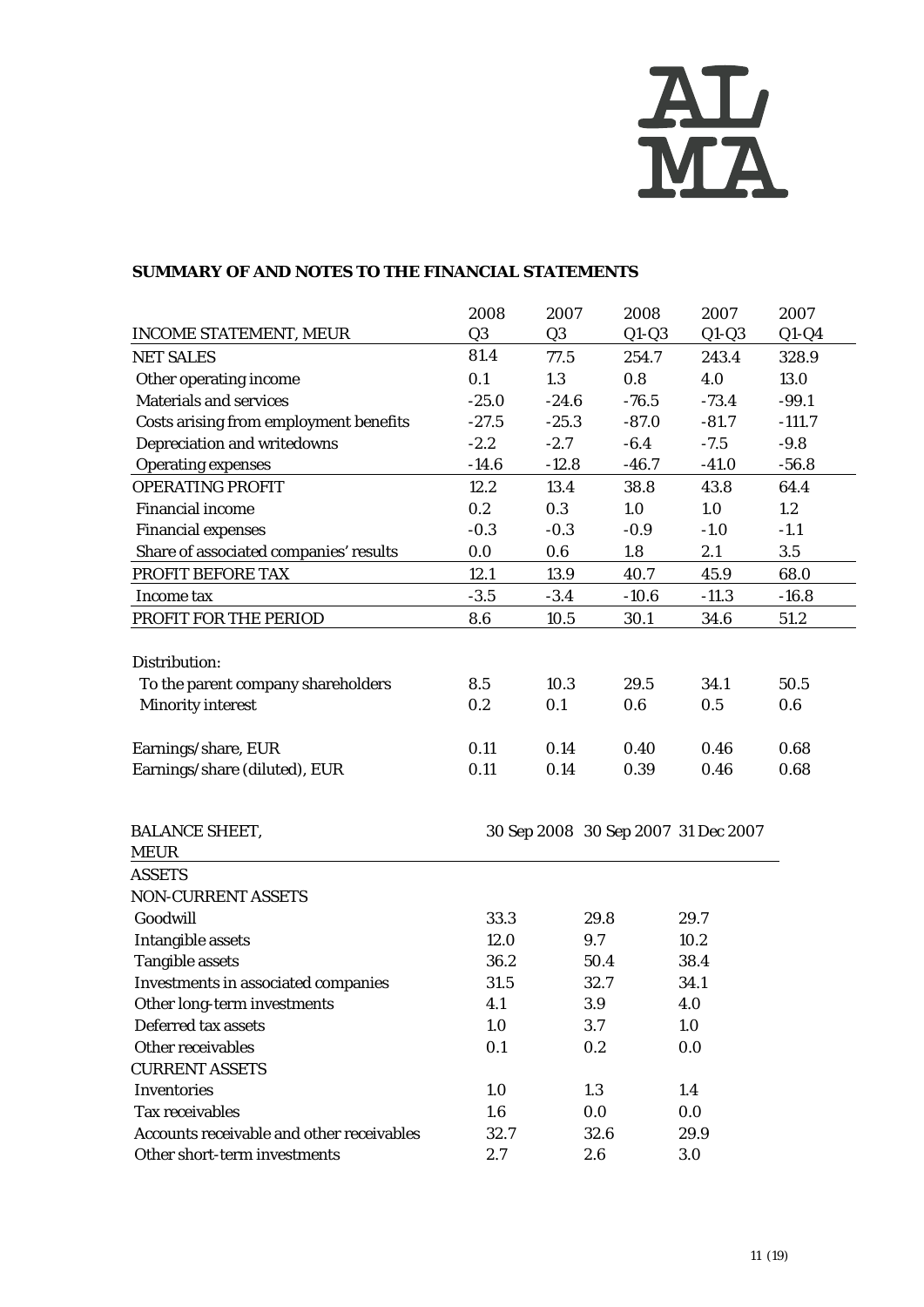

| Cash and cash equivalents        | 5.6   | 20.8  | 24.8  |
|----------------------------------|-------|-------|-------|
| <b>ASSETS AVAILABLE FOR SALE</b> | 47    |       |       |
| <b>TOTAL ASSETS</b>              | 166.5 | 192.5 | 181.3 |

| <b>BALANCE SHEET,</b>                    |       | 30 Sep 2008 30 Sep 2007 31 Dec 2007 |       |
|------------------------------------------|-------|-------------------------------------|-------|
| <b>MEUR</b>                              |       |                                     |       |
| SHAREHOLDERS' EQUITY AND LIABILITIES     |       |                                     |       |
| Share capital                            | 44.8  | 44.8                                | 44.8  |
| Share premium fund                       | 2.8   | 2.8                                 | 2.8   |
| <b>Cumulative translation adjustment</b> | 0.0   | 0.1                                 | 0.0   |
| <b>Retained earnings</b>                 | 32.2  | 53.3                                | 70.0  |
| Parent company shareholders' equity      | 79.8  | 101.0                               | 117.7 |
| <b>Minority interest</b>                 | 0.6   | 0.5                                 | 0.6   |
| TOTAL SHAREHOLDERS' EQUITY               | 80.4  | 101.5                               | 118.3 |
| <b>LIABILITIES</b>                       |       |                                     |       |
| <b>Non-current liabilities</b>           |       |                                     |       |
| <b>Interest-bearing liabilities</b>      | 4.1   | 18.8                                | 4.6   |
| Deferred tax liabilities                 | 2.6   | 1.6                                 | 1.8   |
| Pension obligations                      | 3.6   | 3.6                                 | 3.7   |
| <b>Provisions</b>                        | 0.1   | 0.1                                 | 0.1   |
| Other long-term liabilities              | 0.4   | 6.8                                 | 0.9   |
| <b>Current liabilities</b>               |       |                                     |       |
| <b>Interest-bearing liabilities</b>      | 21.2  | 2.8                                 | 2.2   |
| <b>Advances received</b>                 | 18.3  | 17.8                                | 12.0  |
| <b>Tax liabilities</b>                   | 0.0   | 2.0                                 | 1.1   |
| Provisions                               | 0.2   | 1.3                                 | 0.3   |
| Accounts payable and other liabilities   | 35.6  | 36.2                                | 36.4  |
| <b>TOTAL LIABILITIES</b>                 | 86.1  | 91.0                                | 63.0  |
| TOTAL EQUITY AND LIABILITIES             | 166.5 | 192.5                               | 181.3 |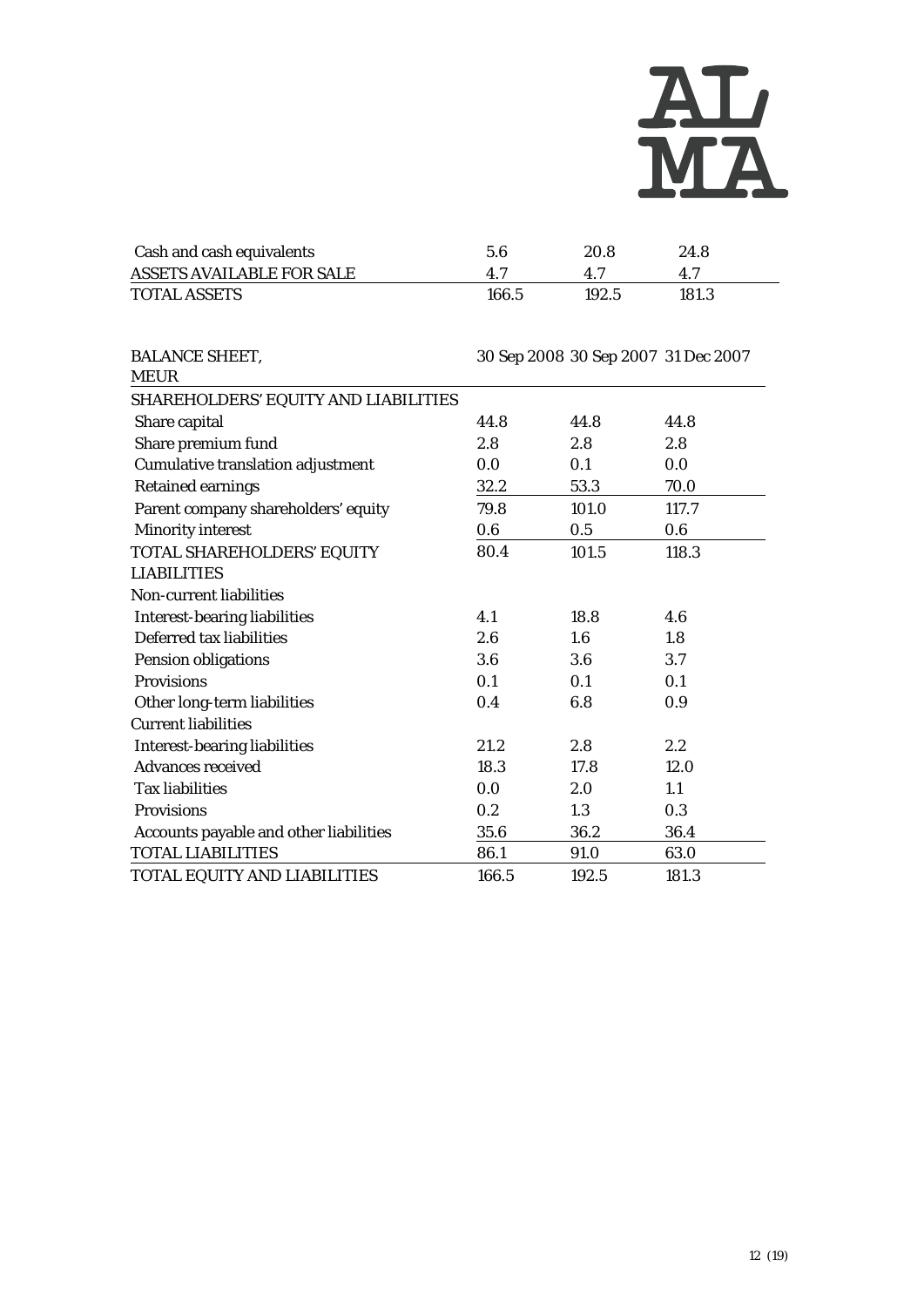

#### RECONCILIATION OF SHAREHOLDERS' EQUITY 1 JAN. – 30 SEPTEMBER 2008 MEUR Share capital Share premium Retained company, fund earnings Parent total Minority Equity, interest total Equity, 1 Jan. 2008 44.8 2.8 70.0 117.7 0.6 118.3 Translation differences and the control of the control of the control of the control of the control of the control of  $0.0$  Share of items recognized directly in associated company's equity  $-0.7$   $-0.7$   $-0.7$ Income recognized directly in equity -0.7 -0.7 -0.7 Profit for the period 29.5 29.5 0.6 30.1 Net income for the period 28.8 28.8 0.6 29.4 Share-based payments 0.6 0.6 0.6 0.6 0.6 Dividend paid by parent company -67.2 -67.2 -67.2 Dividends paid by subsidiaries  $-0.6$  -0.6  $-0.6$ Equity, 30 September 2008 44.8 2.8 32.2 79.8 0.6 80.4

### RECONCILIATION OF SHAREHOLDERS' EQUITY 1 JAN. – 30 SEPTEMBER 2007

|                                    |              | <b>Share</b> |          | Parent                    |                  |         |
|------------------------------------|--------------|--------------|----------|---------------------------|------------------|---------|
|                                    | <b>Share</b> |              |          | premium Retained company, | Minority Equity, |         |
| <b>MEUR</b>                        | capital      | fund         | earnings | total                     | interest         | total   |
| Equity, 1 Jan. 2007                | 44.8         | 2.8          | 67.3     | 114.9                     | 0.4              | 115.3   |
|                                    |              |              |          |                           |                  |         |
| <b>Translation differences</b>     |              |              | 0.0      | 0.0                       |                  | 0.0     |
| Share of items recognized directly |              |              |          |                           |                  |         |
| in associated company's equity     |              |              | 0.1      | 0.1                       |                  | 0.1     |
| Income recognized directly in      |              |              |          |                           |                  |         |
| equity                             |              |              | 0.1      | 0.1                       |                  | 0.1     |
| Profit for the period              |              |              | 34.1     | 34.1                      | 0.5              | 34.6    |
| Net income for the period          |              |              | 34.2     | 34.2                      | 0.5              | 34.7    |
| Share-based payments               |              |              | 0.4      | 0.4                       |                  | 0.4     |
| Dividend paid by parent company    |              |              | $-48.5$  | $-48.5$                   |                  | $-48.5$ |
| Dividends paid by subsidiaries     |              |              |          |                           | $-0.4$           |         |
| Equity, 30 September 2007          | 44.8         | 2.8          | 53.3     | 101.0                     | 0.5              | 101.5   |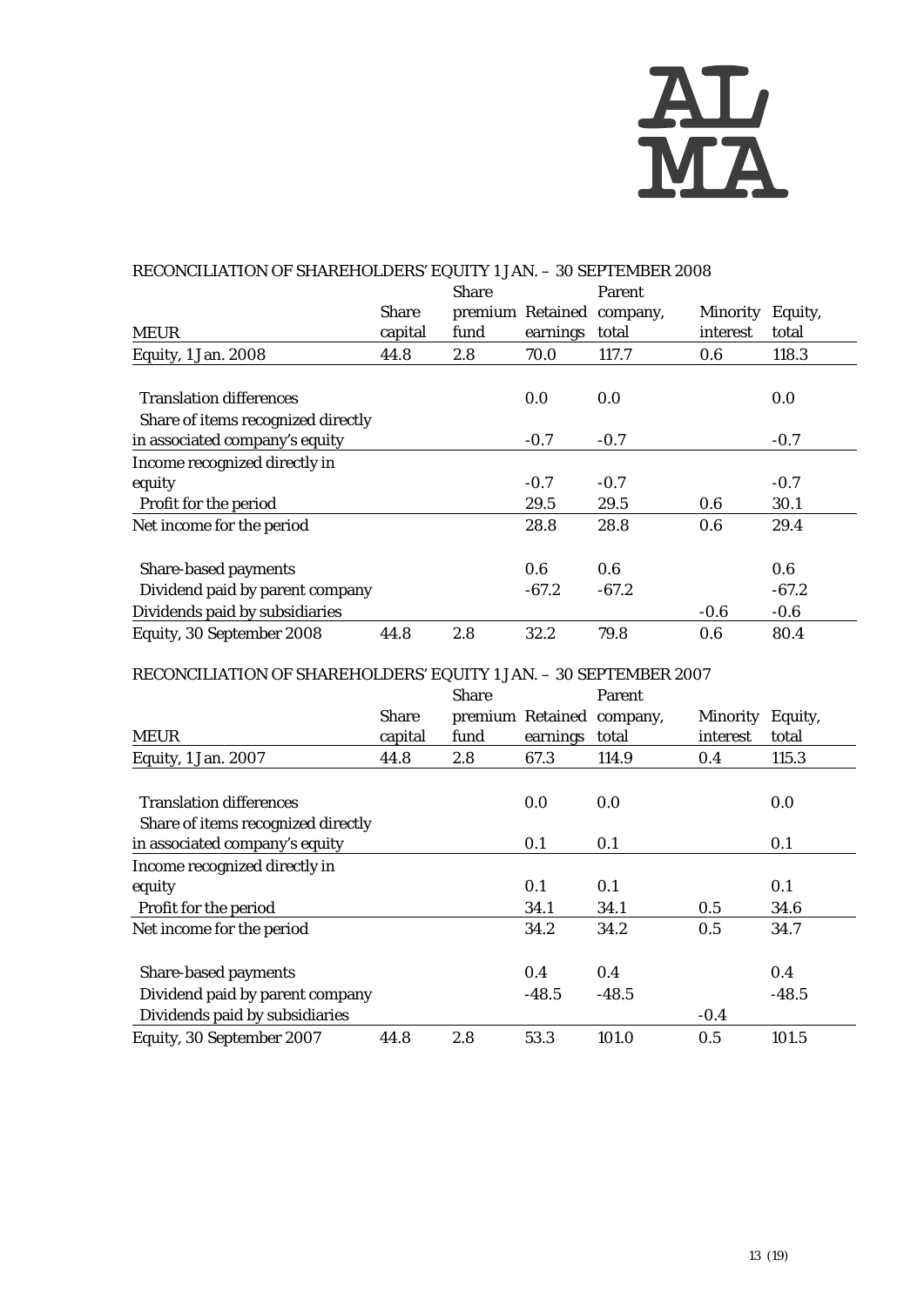

|                                                              | 2008           | 2007           | 2008    | 2007    | 2007    |
|--------------------------------------------------------------|----------------|----------------|---------|---------|---------|
| CASH FLOW STATEMENT, MEUR                                    | Q <sub>3</sub> | Q <sub>3</sub> | $Q1-Q3$ | $Q1-Q3$ | $Q1-Q4$ |
| Cash flow from operating activities                          |                |                |         |         |         |
| Profit for the period                                        | 8.6            | 10.5           | 30.1    | 34.6    | 51.2    |
| <b>Adjustments</b>                                           | 5.8            | 4.3            | 14.4    | 12.5    | 8.8     |
| Change in working capital                                    | $-4.3$         | $-4.6$         | 3.1     | 5.9     | 3.4     |
| Dividend income received                                     | 0.0            | $0.0\,$        | 4.0     | $3.2\,$ | $3.2\,$ |
| Interest income received                                     | 0.1            | 0.3            | 0.7     | 0.8     | 1.1     |
| Interest expenses paid                                       | $-0.3$         | $-0.3$         | $-1.0$  | $-1.0$  | $-1.1$  |
| <b>Taxes paid</b>                                            | $-4.1$         | $-3.4$         | $-13.0$ | $-10.6$ | $-14.1$ |
| Net cash provided by operating activities                    | 5.8            | 6.8            | 38.3    | 45.2    | 52.5    |
| Cash flow from investing activities                          |                |                |         |         |         |
| Investments in tangible and intangible assets                | $-1.2$         | $-1.4$         | $-3.5$  | $-3.8$  | $-5.6$  |
| Proceeds from disposal of tangible and intangible assets 0.0 |                | 1.3            | 1.0     | 1.5     | 1.5     |
| <b>Other investments</b>                                     | $-0.1$         | 0.0            | $-0.8$  | 0.0     | $-1.0$  |
| Proceeds from disposal of other investments                  | 0.0            | 0.0            | 0.1     | $3.2\,$ | 3.4     |
| Subsidiary shares purchased                                  | 0.0            | $-0.1$         | $-3.9$  | $-0.3$  | $-0.3$  |
| Associated company shares purchased                          | 0.0            | 0.0            | 0.0     | $-1.6$  | $-1.5$  |
|                                                              |                |                |         |         |         |
| Net cash used in investing activities                        | $-1.2$         | $-0.2$         | $-7.2$  | $-0.9$  | $-3.5$  |
| Cash flow before financing activities                        | 4.6            | 6.6            | 31.1    | 44.5    | 49.1    |
| Cash flow from financing activities                          |                |                |         |         |         |
| Long-term loan repayments                                    | 0.0            | 0.0            | 0.0     | 0.0     | 0.0     |
| Short-term loans raised                                      | 0.0            | 0.0            | 35.0    | 2.0     | 2.0     |
| Short-term loans repaid                                      | $-7.5$         | $-0.8$         | $-17.7$ | $-4.5$  | $-5.2$  |
| Change in interest-bearing receivables                       | 0.0            | $-0.2$         | 0.2     | $-0.5$  | $-0.5$  |
| Dividends paid and capital repayment                         | 0.0            | 0.0            | $-67.8$ | $-48.9$ | $-48.8$ |
|                                                              | $-7.5$         | $-1.0$         | $-50.3$ | $-51.9$ | $-52.5$ |
| Change in cash funds (increase + / decrease -)               | $-2.9$         | 5.5            | $-19.2$ | $-7.4$  | $-3.4$  |
| Cash and cash equivalents at start of period                 | 8.5            | 15.2           | 24.8    | 28.2    | 28.2    |
| Cash and cash equivalents at end of period                   | 5.6            | 20.8           | 5.6     | 20.8    | 24.8    |
|                                                              |                |                |         |         |         |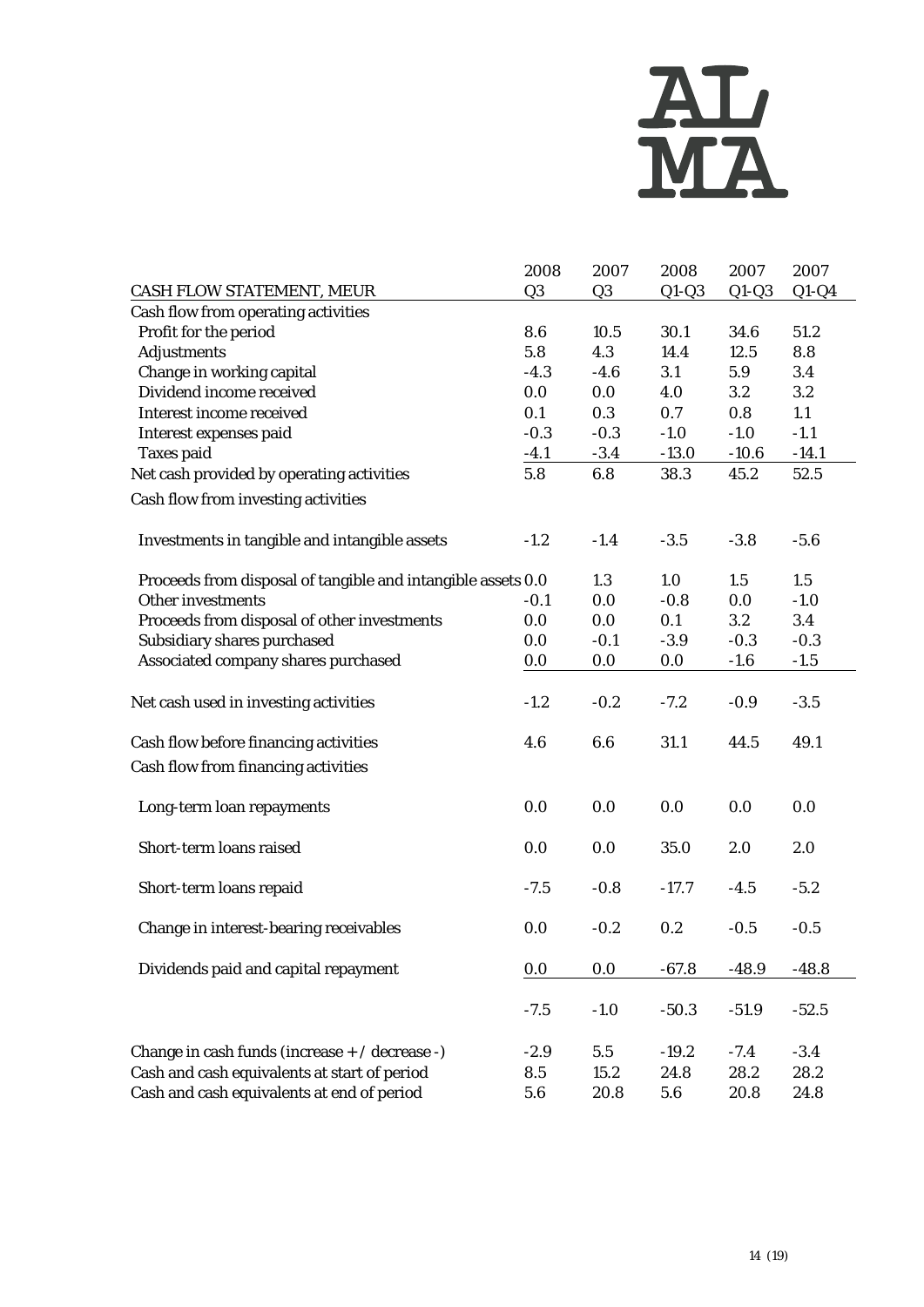

#### **BUSINESS ACQUISITIONS 1-9/2008**

On February 20, 2008, Alma Media acquired the entire stock of Jadecon Oy. The company's business includes Telkku.com, an online TV listing service, and is reported under the Newspapers segment as part of Iltalehti.

On September 1, 2008, the Alma Media Group company Suomen Paikallissanomat Oy (Local Newspapers) acquired the business of Rannikkoseudun Sanomat, the publisher of the Rannikkoseutu newspaper.

|                                                  | consolidation | Book value before Fair values used in<br>consolidation |
|--------------------------------------------------|---------------|--------------------------------------------------------|
| Intangible assets                                | 0.0           | 1.9                                                    |
| <b>Receivables</b>                               | 0.2           | 0.2                                                    |
| Cash and cash equivalents                        | 0.1           | 0.1                                                    |
| <b>Assets total</b>                              | 0.3           | $2.2\,$                                                |
| Deferred tax liabilities                         |               | 0.5                                                    |
| <b>Current liabilities</b>                       | 0.1           | 0.1                                                    |
| <b>Total liabilities</b>                         | 0.1           | 0.6                                                    |
| Net assets                                       | 0.2           | 1.6                                                    |
| Goodwill arising in acquisitions                 |               | 3.7                                                    |
| <b>Acquisitions cost</b>                         |               | 5.3                                                    |
| Cash and cash equivalents of acquired operations |               | 0.1                                                    |
| Impact on cash flow                              |               | 5.2                                                    |

The fair values entered under intangible assets mainly pertain to trademarks, the acquired IT application and customer agreements. The goodwill generated by the acquisitions was affected by the expected synergy benefits from the acquired businesses. The operating profit of the acquired businesses, calculated from the acquisition dates, totals MEUR 0.4. The Group's net sales during the first three quarters would have been approximately MEUR 255.8 and operating profit MEUR 39.1, if the acquisitions had taken place in the beginning of 2008.

#### **INFORMATION BY SEGMENT**

Alma Media's reporting segments in the financial statements are Newspapers, Kauppalehti Group and Marketplaces. Other operations comprise the Group's parent company and the operations of the Group's financial management service centre.

The descriptive section of the financial statements presents the net sales and operating profits of the segments and the allocation of the associated companies' results to the reporting segments.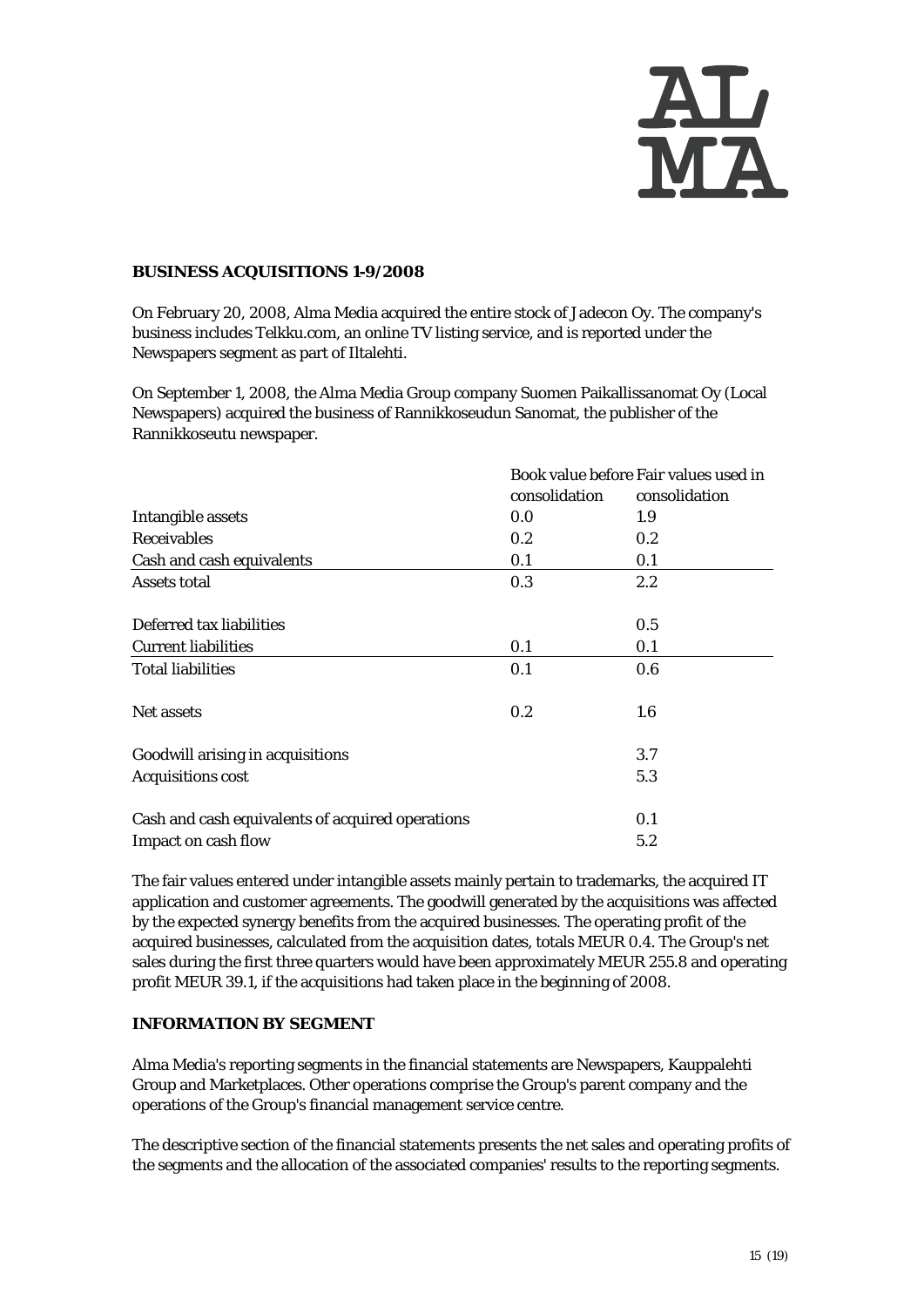

Financial items and income taxes are not allocated to the segments. The following table presents the assets and liabilities of the segments as well as the non-allocated asset and liability items.

| <b>ASSETS BY SEGMENT,</b>              | 30 Sep 2008 30 Sep 2007 31 Dec 2007 |       |         |         |         |
|----------------------------------------|-------------------------------------|-------|---------|---------|---------|
| <b>MEUR</b>                            |                                     |       |         |         |         |
| <b>Newspapers</b>                      | 65.4                                | 66.2  | 64.7    |         |         |
| Kauppalehti group                      | 55.2                                | 57.4  | 56.5    |         |         |
| <b>Marketplaces</b>                    | 16.6                                | 15.6  | 15.4    |         |         |
| Other operations and eliminations      | 18.6                                | 25.2  | 19.0    |         |         |
| Non-allocated assets                   | 10.7                                | 28.2  | 25.7    |         |         |
| Total                                  | 166.5                               | 192.5 | 181.3   |         |         |
| LIABILITIES BY SEGMENT,<br><b>MEUR</b> | 30 Sep 2008 30 Sep 2007 31 Dec 2007 |       |         |         |         |
| <b>Newspapers</b>                      | 35.8                                | 33.9  | 31.4    |         |         |
| Kauppalehti group                      | 12.4                                | 14.6  | 12.6    |         |         |
| <b>Marketplaces</b>                    | 4.0                                 | 4.3   | 3.9     |         |         |
| Other operations and eliminations      | 5.9                                 | 9.2   | 5.5     |         |         |
| Non-allocated liabilities              | 28.0                                | 29.0  | 9.7     |         |         |
| Total                                  | 86.1                                | 91.0  | 63.0    |         |         |
|                                        | 2008                                | 2007  | 2008    | 2007    | 2007    |
| <b>GROUP INVESTMENTS, MEUR</b>         | Q3                                  | Q3    | $Q1-Q3$ | $Q1-Q3$ | $Q1-Q4$ |
| Gross capital expenditure              | 1.5                                 | 2.9   | 11.6    | 8.3     | 12.1    |

#### **PROVISIONS**

The company's provisions on June 30, 2008 totalled MEUR 0.3, representing a decrease of MEUR 0.1 from the situation on December 31, 2007. It has not been necessary to change the estimates made when the provisions were entered. The change in provisions is due to actual expenses.

| <b>COMMITMENTS AND CONTINGENCIES, MEUR</b>             |      | 30 Sep 2008 30 Sep 2007 31 Dec 2007 |      |
|--------------------------------------------------------|------|-------------------------------------|------|
| Collateral on own behalf                               |      |                                     |      |
| <b>Chattel mortgages</b>                               | 0.0  | 0.0                                 | 0.0  |
| <b>Collateral for others</b>                           |      |                                     |      |
| <b>Guarantees</b>                                      | 0.0  | 0.0                                 | 0.0  |
| Other commitments                                      |      |                                     |      |
| Commitments based on agreements                        | 0.1  | 0.1                                 | 0.1  |
| Minimum rents payable based on other lease agreements: |      |                                     |      |
| Within one year                                        | 7.7  | 6.0                                 | 7.5  |
| Within 1-5 years                                       | 17.2 | 13.7                                | 18.1 |
| After 5 years                                          | 24.4 | 11.8                                | 26.5 |
| Total                                                  | 49.3 | 31.5                                | 52.1 |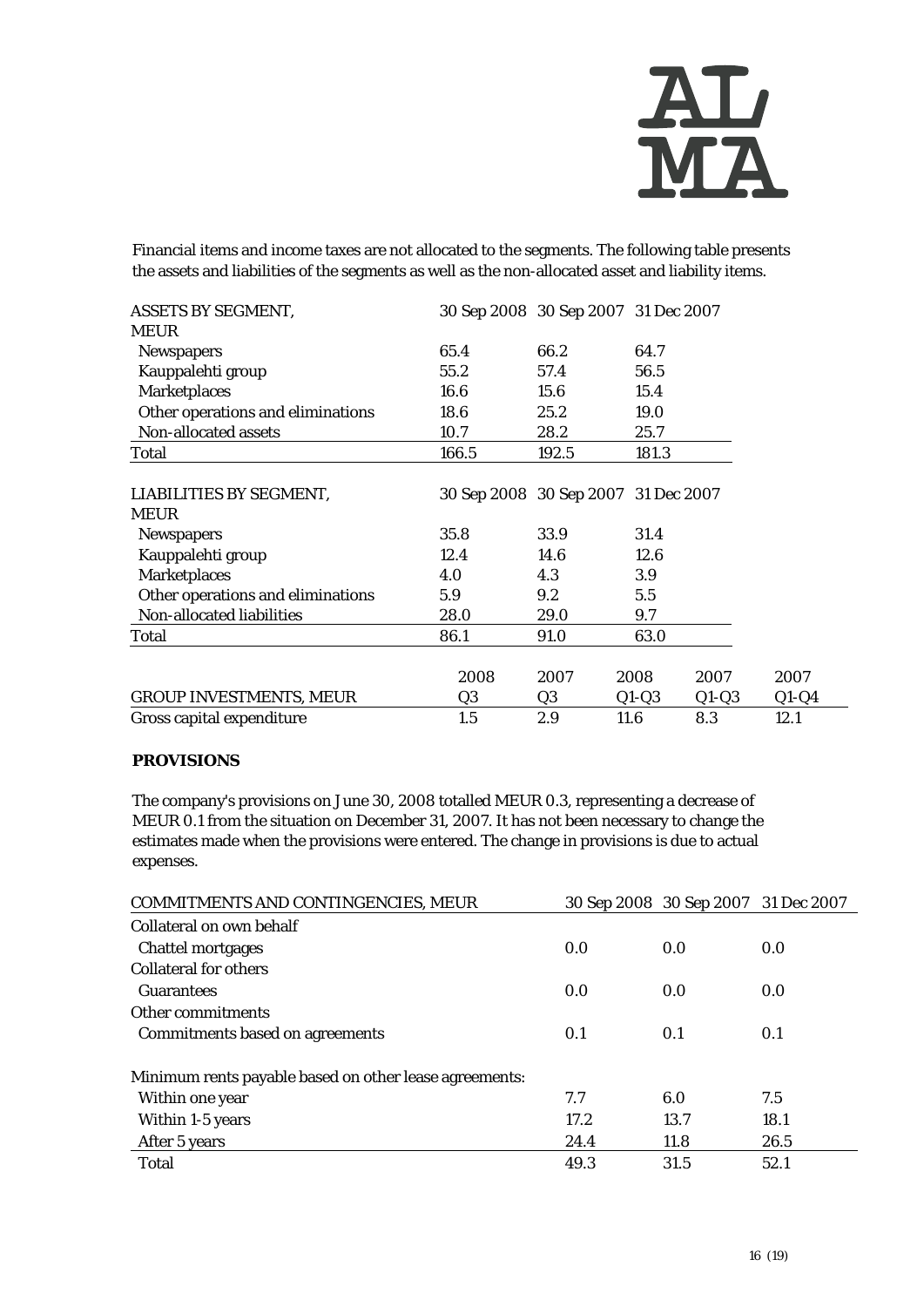

| 3.6 | 5.1 | 4.6                                                                                                                                       |
|-----|-----|-------------------------------------------------------------------------------------------------------------------------------------------|
|     |     |                                                                                                                                           |
|     |     |                                                                                                                                           |
| 0.1 | 0.0 | 0.1                                                                                                                                       |
| 0.5 | 0.0 | 0.4                                                                                                                                       |
|     |     |                                                                                                                                           |
|     |     | 30 Sep 2008 30 Sep 2007 31 Dec 2007<br>* The fair value represents the return that would have arisen if the derivative positions had been |

cleared on the balance sheet date.

#### **CONTINGENT LIABILITIES**

The Group has contingent liabilities totalling MEUR 7.8. The tax authorities have issued a claim to correct the company's income tax for 2003. The tax authorities consider that the loss arising from Alma Media's disposal of the shares of its associated company Talentum to Kauppalehti Oy at the market price should not have been tax-deductible. At the end of 2006 (December 20, 2006) the company was informed of a ruling by the Adjustments Board of the Corporate Taxation Centre to the effect that the Adjustments Board rejected the claim by the tax authorities. The tax authorities have appealed the Adjustments Board's ruling to the Helsinki Administrative Court. The company continues to believe that it is improbable that the claim will lead to additional tax consequences since the transaction was carried out at market prices for commercial reasons. The ruling of the Helsinki Administrative Court is expected before the end of 2008.

#### **RELATED PARTIES**

Alma Media Group's related parties are its associated companies and the companies they own. The following table summarises the business operations undertaken between Alma Media and its associated companies and the status of their receivables and liabilities:

| RELATED PARTY ACTIVITIES WITH ASSOCIATED               | 2008 | 2007 | 2008  | 2007  | 2007             |
|--------------------------------------------------------|------|------|-------|-------|------------------|
| <b>COMPANIES, MEUR</b>                                 | 7-9  | 7-9  | $1-9$ | $1-9$ | $1-12$           |
|                                                        |      |      |       |       |                  |
| Sales of goods and services                            | 0.0  | 0.0  | 0.2   | 0.1   | 0.2 <sub>2</sub> |
| Purchases of goods and services                        | 1.0  | 1.5  | 3.3   | 4.5   | 5.9              |
| Accounts receivable, loan and other receivables at the | 4.7  | 4.7  | 4.7   |       |                  |
| balance sheet date                                     |      |      |       | 4.7   | 4.7              |
| Accounts payable at the balance sheet date             |      | 0.4  |       | 0.4   | 0.1              |

Related parties also include the company's senior management (members of the Board of Directors, presidents and the Group Executive Team). The section The Alma Media Share –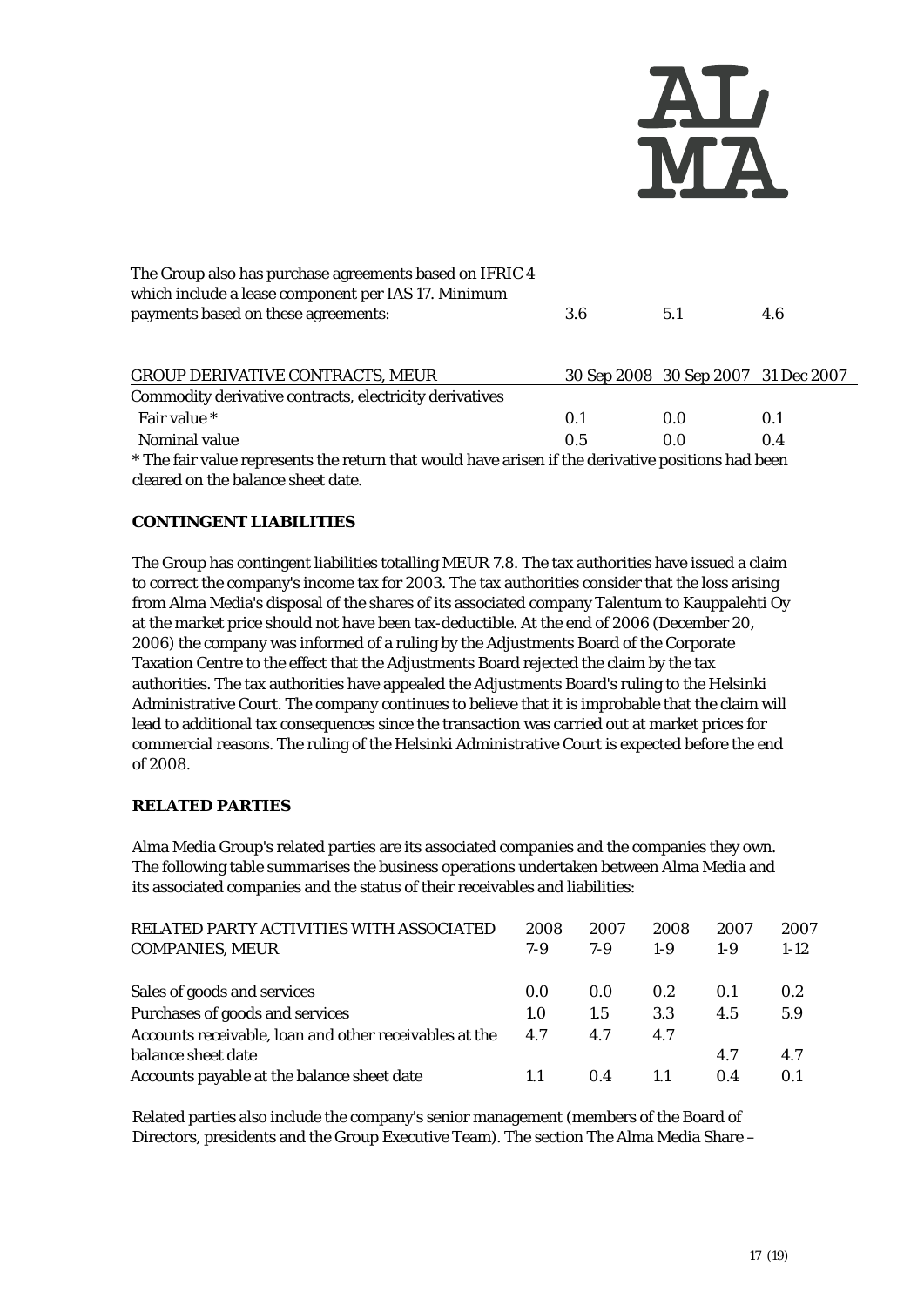

Option Rights of this report presents information on changes to the current option programme intended to motivate and secure the long-term commitment of the Group's senior management.

#### **MAIN ACCOUNTING PRINCIPLES (IFRS)**

This interim report has been prepared according to IFRS standards (IAS 34).

The report applies the same accounting principles and calculation methods as the previous annual accounts dated December 31, 2007. However, the interim report does not contain all the information or notes to the accounts included in the annual report. This interim report should therefore be read in conjunction with the company's annual report.

The key indicators are calculated using the same formulae as applied in the previous annual financial statements.

Since the beginning of 2008, the Group has adopted the following new accounting standards and interpretations:

IFRIC 11 IFRS 2 – Business operations concerning the shares of group companies and own shares

New accounting standards and interpretations to be adopted from the beginning of 2009 are:

IFRS 2 Share-based payments, amendment to standard IFRS 8 Operating segments IAS 1 Presentation of financial statements, amendment to standard IAS 23 Borrowing costs, amendment to standard

The Group preliminarily expects that the above new standards and interpretations will have only a minor effect. Their application mainly affects the way of presenting the profit and loss statement, the balance sheet, changes in equity and notes to the financial statements.

The European Union has not yet approved the adoption of the amended standards IFRS 2, IAS 1 and IAS 23. An EU approval is necessary for the amended standards to be adopted within the Group.

New accounting standards to be adopted from the beginning of 2010 are:

IFRS 3 Business combinations, amendment to standard IAS 27 Consolidated and separate financial statements, amendment to standard

These amendments will affect the treatment of future acquisitions as far as, for example, the minority share, goodwill and acquisition costs are concerned. The amendments will have no effect on acquisitions already made.